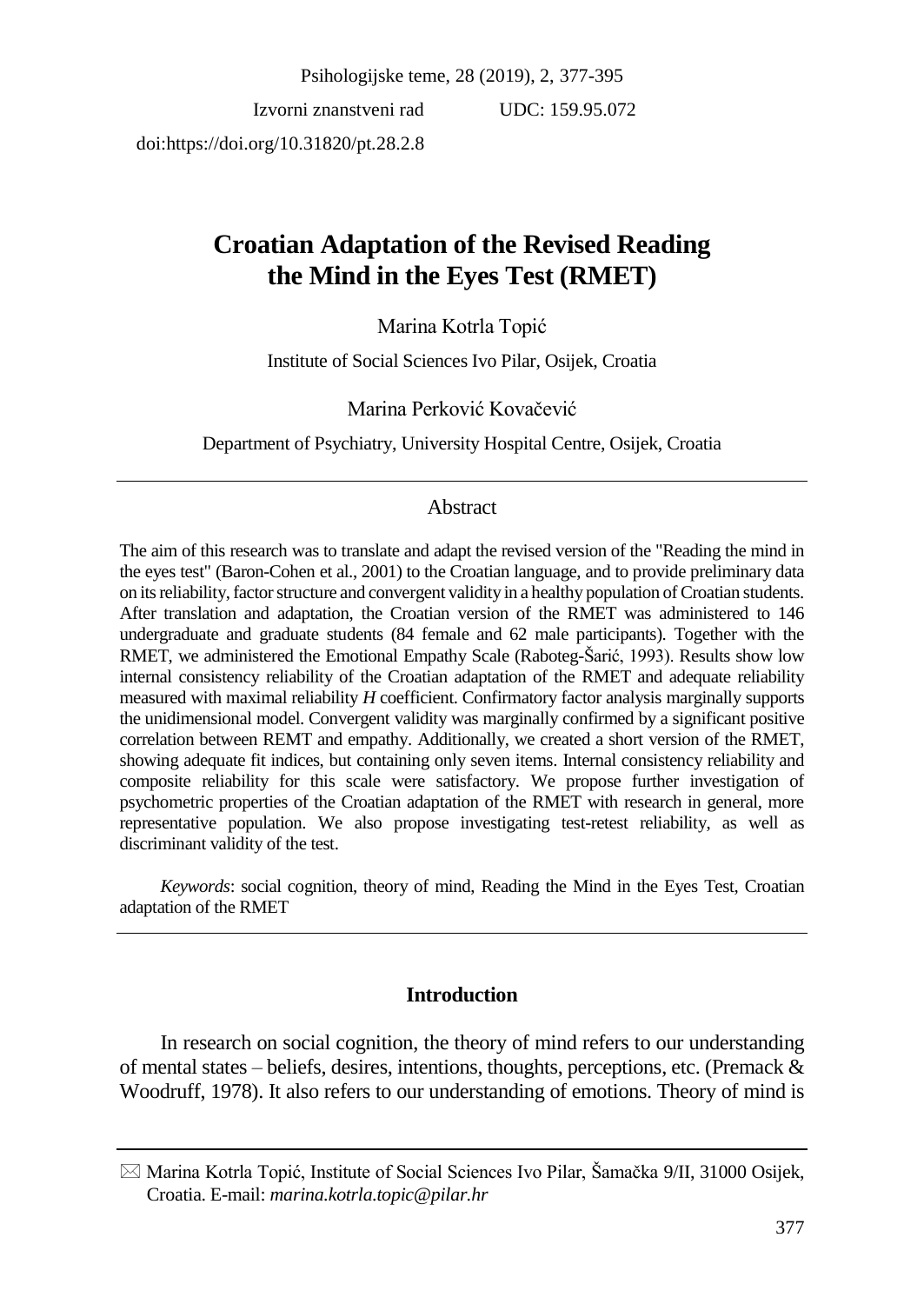defined as a metarepresentational ability – representation of a representation. People use this ability to attribute mental states to themselves and to others. Based on these metarepresentations, we try to explain and predict human behaviour. If someone goes to the kitchen and reaches for chocolate from a cupboard, we assume they want some chocolate (desire) and they believe there is chocolate in the kitchen cupboard (belief), so we explain their behaviour based on desires and beliefs that we attribute to them. This kind of reasoning is something most healthy adults do automatically and unconsciously, and it is considered necessary for functioning in the social world. However, there are people who have difficulties in this domain. Research shows that persons with schizophrenia and autism have impaired ability to correctly attribute mental states to others (Brune, 2005; Beaumont & Newcombe, 2006).

Theory of mind ability is not something we are born with, but rather something we acquire in the early years of childhood. There are numerous studies on which particular abilities develop at which particular time (for review see Baron-Cohen, Tager-Flusberg, & Cohen, 2000; Flavell, 2004). We now know that from birth, babies show particular interest in human faces and voices(Morton & Johnson, 1991), and early on, they interact differently with people and with objects(Legerstee, 1991). Soon, they discover the intentionality or "aboutness" – the meaning people attribute to objects; they label them, like or dislike them and comprehend them in other ways. By their first birthday, babies learn about objects by reading their parents' emotional reactions to them (social referencing) and avoid the ones for which they read a negative emotional reaction (Moses, Baldwin, Rosicky, & Tidball, 2001). The biggest sprout in theory of mind abilities occurs between two and five years of age. At the age of two, children predict someone's behaviour based on their emotions and desires (Wellman & Woolley, 1990), and they gradually become better at recognizing and labelling basic emotions based on facial expressions (Widen & Russell, 2003). Understanding desire and emotion precedes understanding of cognitive mental states. At around the age of four or five, children understand how people acquire information and knowledge, and they begin to understand false beliefs. False beliefs pertain to a situation in which we predict people's behaviour based on their beliefs about reality, and not the reality itself (Wimmer & Perner, 1983). Theory of mind development continues throughoutschool age, when children begin to understand the second-order false beliefs (Perner & Wimmer, 1985), and even later, when people develop their understanding of deception, irony and sarcasm (Dews et al., 1996).

With most research in the theory of mind focusing on young children and their developing abilities, or lack thereof, there is a number of measures developed to assess those abilities in the early years of life (Šakić, Kotrla Topić, & Ljubešić, 2012). On the other hand, for a long time, it was a challenge to measure theory of mind in adults. Most tests include short stories about an event of some kind that ends in an ambiguous way (Happe, 1994). Participants are then asked a control question about physical events and an experimental question about what the character in the story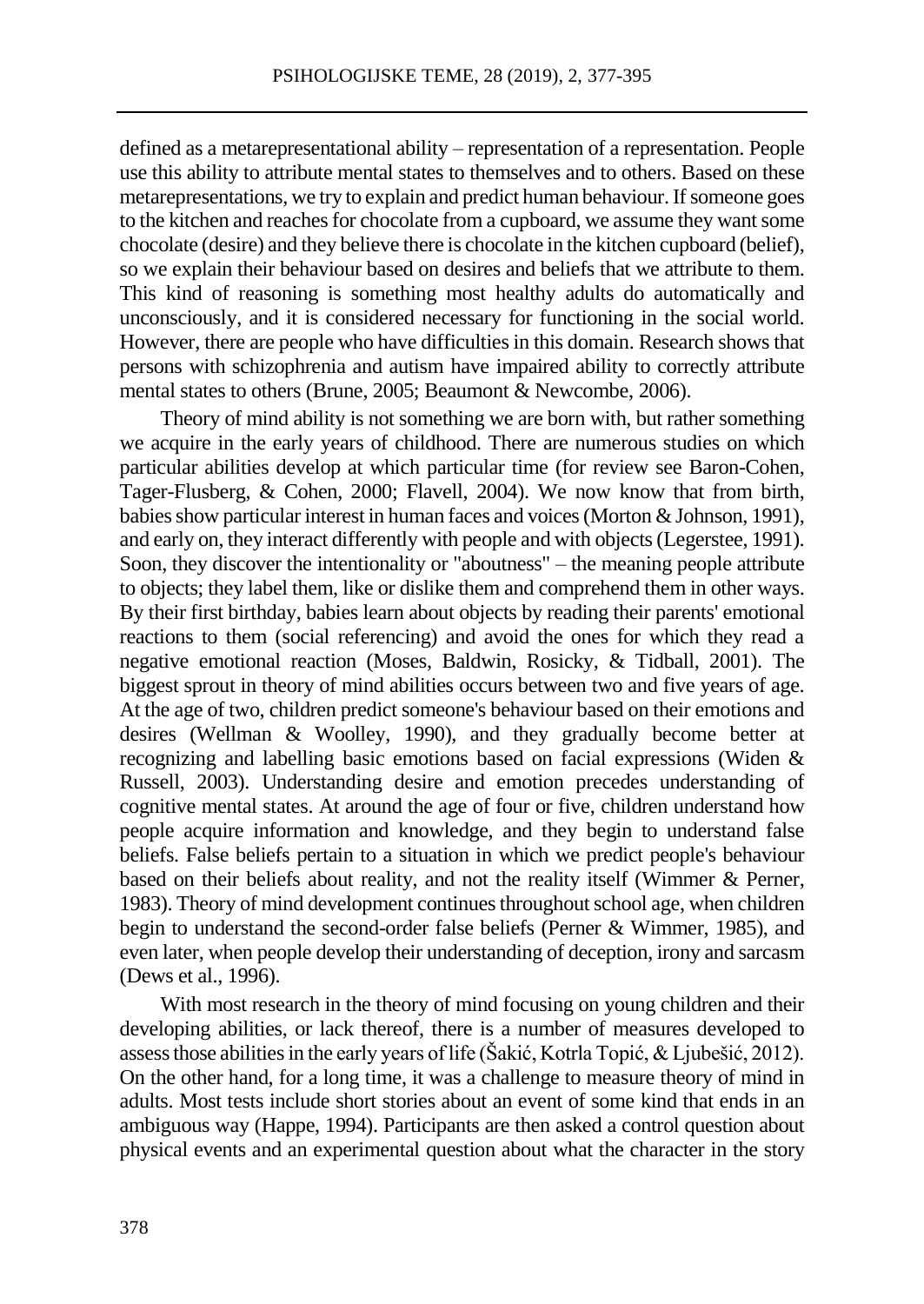meant, intended or understood. Also, there are computerized tests of emotion recognition (Tottenham et al., 2009). However, what has proved to be particularly difficult is to develop a test that is easily administered and that can detect subtle deficits in social understanding in adults with typical intelligence (Baron-Cohen, Wheelwright, Hill, Raste, & Plum, 2001). In 1997, Baron-Cohen, Jolliffe, Mortimore, and Robertson issued the first version of "Reading the Mind in the Eyes Test" (RMET). Described as an adult test of social sensitivity, the test consisted of a series of 25 photographs of the eye region of the face. For each photograph, participants had to choose one of the two possible word descriptors of what the person in the photograph was thinking or feeling. The logic behind these tasks was that a person had to know terms for various mental states and what those terms meant. The following step was to connect those terms to emotional states presented in the photographs of the eye region. Although the test proved to be a success in terms of measuring social sensitivity, showing differences in mind-reading ability between healthy participants and participants with high functioning autism and Asperger syndrome, it has certain psychometric limitations (Baron-Cohen et al., 2001). Therefore, in 2001, Baron-Cohen et al. presented a revised version of the RMET which showed better reliability and validity than the first version (Baron-Cohen et al., 2001). The revised version of the RMET (Baron-Cohen et al., 2001) had 36 items, and the number of possible answers was increased from 2 in the original version to 4. It is easily administered and easy to score. Also, it is freely available for everyone to use. It has so far been translated into many languages including French (Prevost et al., 2014), Italian (Vellante et al., 2013), German (Pflatz et al., 2013), Portuguese (Sanvicente-Vieira et al., 2014), Spanish (Fernandez-Abascal et al., 2013), Turkish (Girli, 2014; Yildirim et al., 2011), Japanese (Kunihira, Senju, Dairoku, Wakabayashi, & Hasegawa, 2006), Swedish (Hallerback, Lungnegard, Hjarthag, & Gillberg, 2009), Romanian (Miu, Pana, & Avram, 2012), Persian (Khorashad et al., 2015), etc. and used in numerous studies with both non-clinical and clinical population (see Vellante et al., 2013 for a review). Despite its frequent use, however, there are not many studies reporting data on the psychometric properties of the test. This is evident even in the case of translations and adaptations of the RMET to various languages (e.g. Sanvicente-Vieira et al., 2014). In their review of the psychometric properties of the RMET, Vellante et al. (2013) also highlight that many of the studies do not report any information on the test reliability. There is no clear reason why this information is so often missing. Furthermore, to the best of our knowledge, there are only two studies reporting factorial analyses of the RMET – one proposing a single factor solution (Vellante et al., 2013) and one reasoning against it (Olderback et al., 2015).

The Revised version of the RMET had already been translated to Croatian as well (Barać & Vulić-Prtorić, 2016), but this translation is not publicly available. Aiming to explore the psychometric characteristics of the translated version, the test was administered to 97 female psychology students. It showed low reliability, as well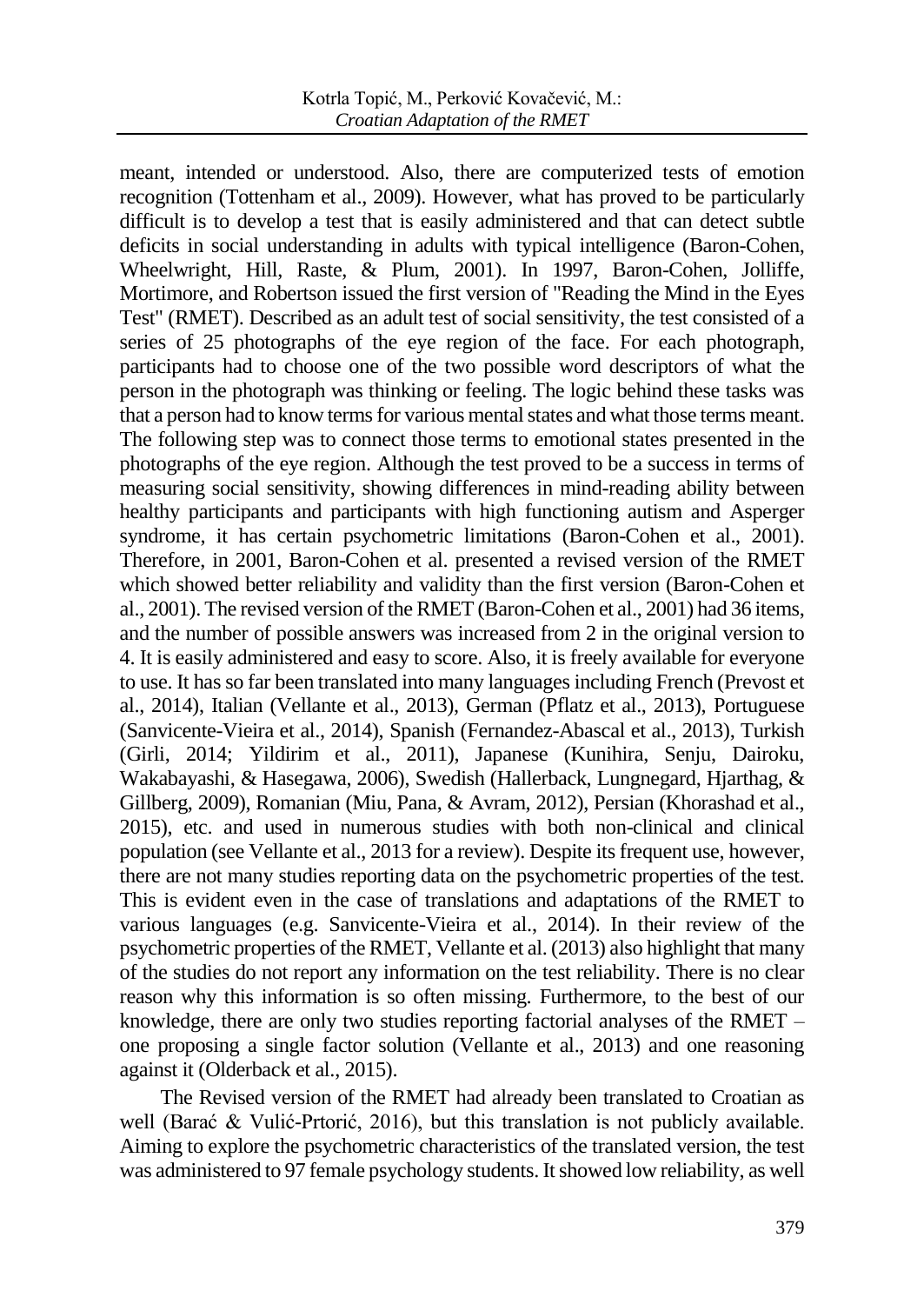as low convergent validity, and the authors propose that the ecological validity of the test could be enhanced by more thoughtful translation of the descriptors, as well as by letting the participants use a glossary during testing. Therefore, we decided to go through a new process of translation of the RMET and the accompanying glossary to the Croatian language. The aim of this research was to translate and adapt the revised version of the RMET to the Croatian language and to provide preliminary data on its reliability, factor structure, and convergent validity (through correlation with a self-reported measure of empathy), in a healthy population of Croatian students of both genders.

#### **Methods**

### **Participants**

Participants were 146 undergraduate and graduate students from the J.J. Strossmayer University in Osijek, Croatia. There were 84 psychology students (78 female and 6 male) and 62 students of electrical engineering, computer science and information technology (6 female and 56 male). In total, there were 84 female and 62 male participants, all native speakers of Croatian, with a mean age of 21.45 years  $(SD = 2.06$ ; range from 19 to 33, Median = 22). All the participants were volunteers, and after the purpose of the study was explained to them, they signed the informed consent form. The study was approved by the Ethics Committee of the Institute of Social Sciences Ivo Pilar.

### **Procedure**

The testing took place at the University over a course of several days, and it was part of a larger research project on empathy and reading. Participants were tested in small groups of up to 25 people to ensure they had enough peace and privacy. All the participants received a booklet containing a series of questionnaires, including the Croatian version of the RMET and Emotional Empathy Scale. The purpose of the study was explained to them and they were assured that anonymity and confidentiality of the information provided would be protected. All the participants first filled out a short questionnaire prepared for the purpose of this research, providing us with data about their gender, age, study major and year of study. After that, the Emotional Empathy Scale and the Croatian version of the RMET were administered.

The Croatian version of the revised adult RMET was administered using a 38 page booklet. The first page contained instructions, while the second one contained one test item that was used for demonstration. The following 36 pages contained test items. On each page there was one photograph of the eye region surrounded with four mental state descriptors. Participants were instructed to make a choice between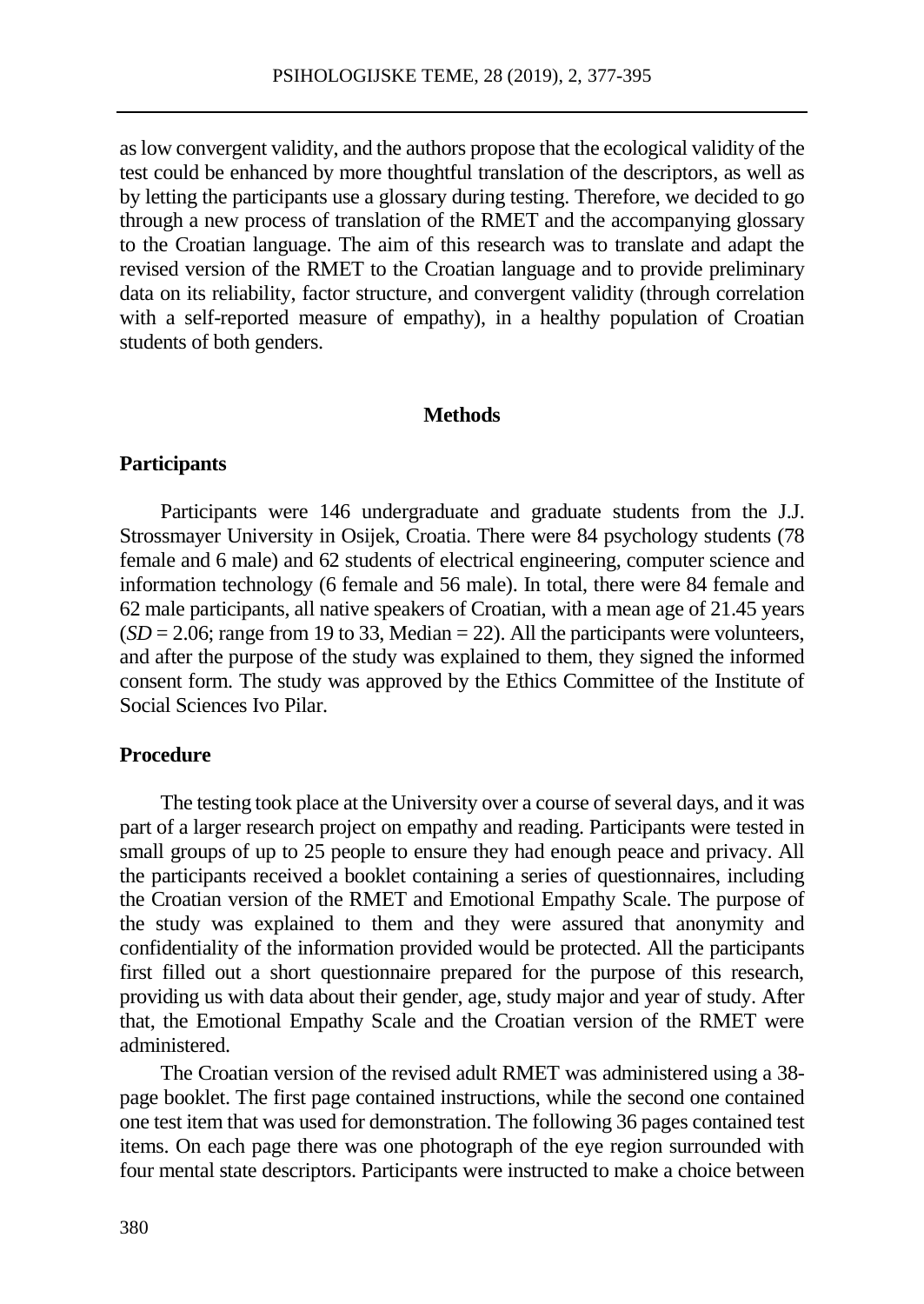the four descriptors and circle the one they think best describes what the person in the picture is thinking or feeling. Additionally, they were presented with a glossary containing definitions of 79 words (including synonyms where possible) and examples of those words being used in a sentence. They were encouraged to use the glossary whenever they felt it would help them better understand a certain term. The participants were not timed and were instructed to take their time and decide carefully on the correct descriptor.

## **Measures**

Before translating the *Reading the Mind in the Eyes Test* (RMET) to Croatian, we contacted the Autism Research Centre (ARC, Cambridge, United Kingdom) to obtain permission to translate and adapt the test. We then proceeded with the translation. Two researchers with proficiency in both English language and theory of mind research independently translated all the items from the original version of the test into the Croatian language. In the next step, the translations were compared and all the different translation options were discussed. As a result, the researchers constructed a unique version containing all the descriptors for which they both agreed they represent the best semantic and conceptual translation of the original items.

We did not use the back translation method because some of the adjectives in the English version of the test that pertain to complex mental states were difficult to translate to Croatian using just one word (e.g. "aghast"). Therefore, it would be hard to expect that translating back to English would result in the exact same adjective as the original version. We took special care that the translated target words and foils are as similar in meaning to the original version as possible and that we keep the same level of difficulty at the same time.

The descriptors in the final version mostly consisted of one word, an adjective, with the exception of six which consisted of two words, one of which was an adverb (e.g. one of the foils in item 1 was "with boredom"). The use of such phrases was necessary to keep the translated words as close in meaning as possible to their English counterparts, but at the same time to grasp the nuances of the Croatian language. All the descriptors are in neuter grammatical gender.

To diminish vocabulary limitations, the RMET was accompanied by a glossary containing definitions of 79 words, each of which was exemplified with a sentence containing the word. The characters in those sentences have Croatian names.

Participants were given one point for each correctly chosen descriptor and the total score on the test was the total number of correctly identified descriptors with the maximum score being 36.

To access the tendency of emotional reactions to other people's emotional experiences, we used the *Emotional Empathy Scale* (Raboteg-Šarić, 1993). The scale consists of 19 items which describe how people feel as a reaction to emotional states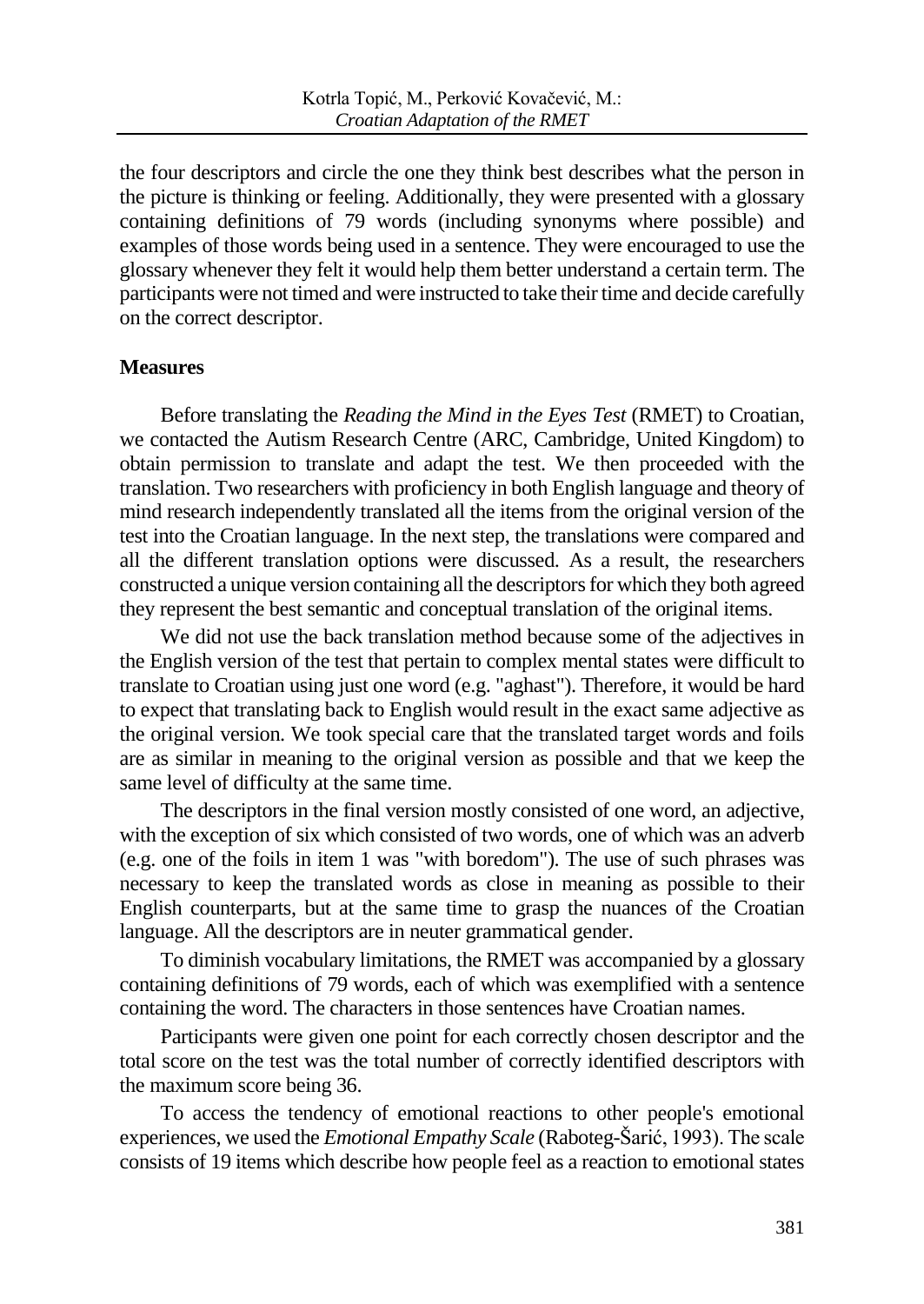of others or to disturbing life situations. The participants' task was to estimate the degree to which each statement can be applied to them, using a 5-point scale with a predefined range (1 – *it doesn't describe me well*, 5 – *it describes me very well*).

#### **Statistical Analysis**

Data were analyzed using the Statistical Package for Social Sciences (SPSS) for Windows, version 21 (IBM Corp., 2012). All the tests were two-tailed and conducted at the 5% level of statistical significance. Since the distribution of results differed from normal both on Croatian adaptation of the RMET and of the Emotional Empathy Scale, Spearman rho correlation coefficients were used to calculate the correlations between measures and Mann Whitney U‐test was used to evaluate gender differences in those variables.

We assessed the internal factor structure of the RMET by confirmatory factor analysis (CFA) using tetrachoric correlation matrices with a mean and variance adjusted weighted least squares (WLSMV) estimation method by Mplus 8.1 (Muthén & Muthén, 1998-2017). Because the data were categorical (e.g. the answers were coded as true or false), the WLSMV estimator was used instead of maximum likelihood. As model fit indices, we used: (a) Sattora-Bentler scaled chi-square ( $\gamma$ 2) (Satorra & Bentler, 2001); (b) the root mean squared error of approximation (RMSEA; Steiger, 2000), where values less than .05 were taken as good fit, and .05- .08 ones as moderate fit; (c) the comparative fit index (CFI) and Tucker-Lewis Index (TLI) where values between .90 and .95 indicated acceptable, and values above .95 indicated good fit (Hu & Bentler, 1999); and (d) standardized root mean square residual (SRMR) smaller than .08 as indicating good fit (Hu & Bentler, 1999).

#### **Results**

### **Reading the Mind in the Eyes Test – Croatian Version**

Mean result on the Croatian version of the RMET was 25.75 (*SD* = 3.82). Minimum result was 14 and the maximum result 34. Modal value was 27, with 21 participants achieving this result. Distribution of all the scores is presented in Figure 1. Distribution differs from normal with Skewness = -.517 and Kurtosis = .095. The Shapiro-Wilk test = .969,  $df = 130$ ,  $p = .005$  points to the same conclusion regarding distribution.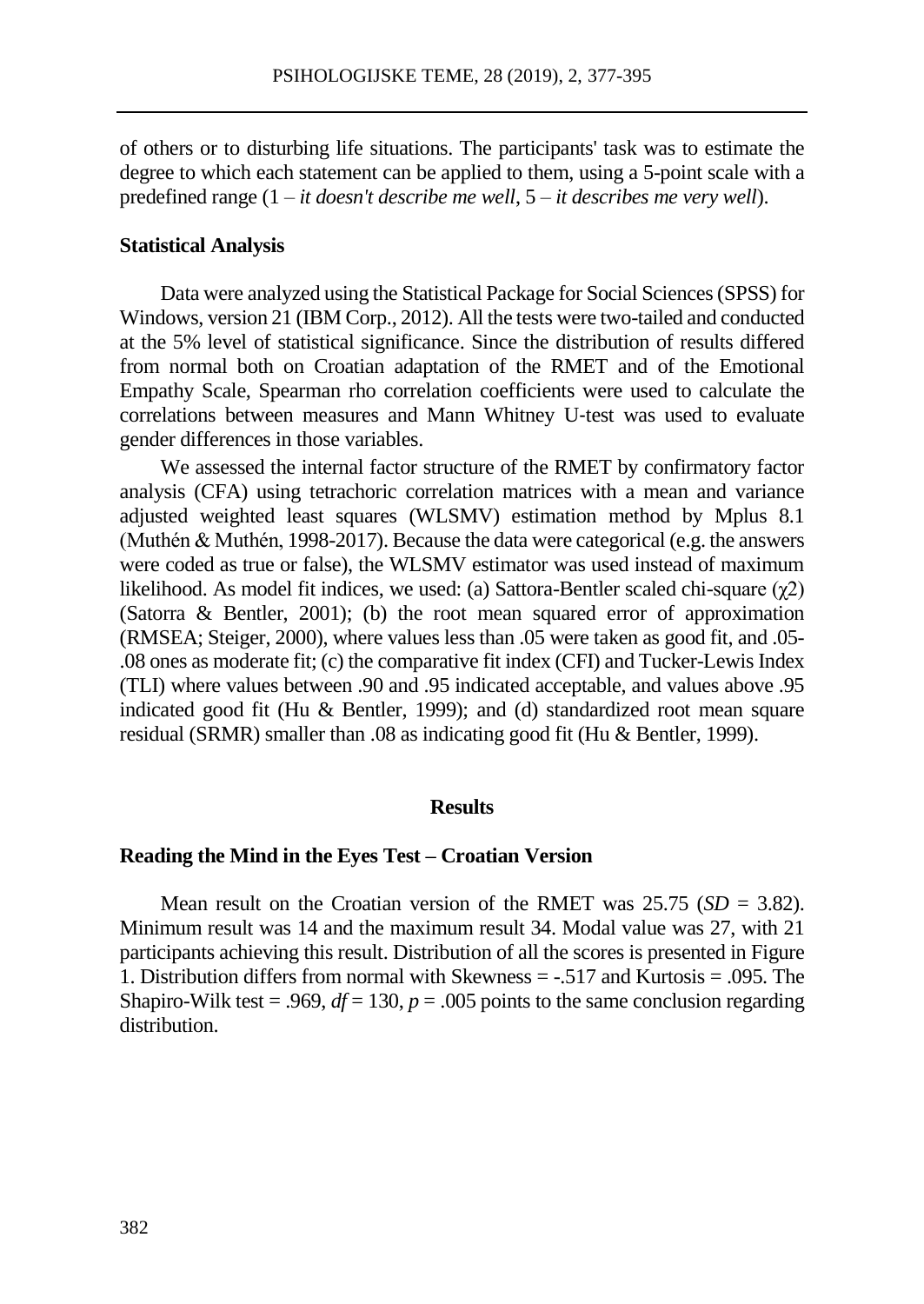

*Figure 1.* Distribution of total scores on the Croatian version of the RMET.

The percentages of participants who selected one of the four possible descriptors in each item of the Croatian version of the RMET are presented in Table 1. Single item analysis shows that all the items except one were correctly answered by more than 50% of participants. The exception is item 2, which is also the only item that had a higher percentage of the participants choosing a different answer than the correct one (35.6% compared to 33.6%). The item with the highest frequency of correct answers is item 36 with 92.6% correct answers.

Table 1.

| Item no. | Answer A          | $\frac{0}{0}$ | Answer B         | $\frac{0}{0}$ | Answer C         | $\%$ | Answer D               | $\frac{0}{0}$ |
|----------|-------------------|---------------|------------------|---------------|------------------|------|------------------------|---------------|
|          | <b>Playful</b>    | 51.4          | Comforting       | 15.1          | Arrogant         | 28.1 | <b>Bored</b>           | 5.5           |
|          | Terrified         | 35.6          | <b>Upset</b>     | 33.6          | Irritated        | 7.5  | Annoyed                | 23.3          |
| 3        | Joking            | 1.4           | Flustered        | 0.7           | <b>Desire</b>    | 76.0 | Convinced              | 21.9          |
| 4        | Joking            | $\theta$      | <b>Insisting</b> | 78.6          | Amused           | 0.7  | Relaxed                | 20.7          |
| 5        | <b>Irritated</b>  | 8.9           | Sarcastic        | 17.1          | Worried          | 71.2 | Friendly               | 2.7           |
| 6        | Aghast            | 0.7           | Fantasizing      | 58.9          | Impatient        | 32.2 | Alarmed                | 8.2           |
|          | Apologetic        | 6.2           | Friendly         | 24.7          | <b>Uneasy</b>    |      | <b>51.4</b> Dispirited | 17.8          |
| 8        | <b>Despondent</b> | 89.7          | Relieved         | 5.5           | Shy              | 4.1  | Excited                | 0.7           |
| 9        | Annoved           | 6.8           | Hostile          | 9.6           | Horrified        | 13.0 | <b>Preoccupied</b>     | 70.5          |
| 10       | <b>Cautious</b>   | 62.3          | Insisting        | 27.4          | <b>Bored</b>     | 7.5  | Aghast                 | 2.7           |
|          | Terrified         | 7.5           | Amused           | 3.4           | <b>Regretful</b> | 84.2 | <b>Flirtatious</b>     | 4.8           |
| 12.      | Indifferent       | 16.4          | Embarrassed      | 1.4           | <b>Skeptical</b> | 80.8 | Dispirited             | 1.4           |

*Percentages of Participants who Selected One of the Four Possible Descriptors in each Item of the Croatian Version of the RMET (Correct Answers are Indicated in Bold)*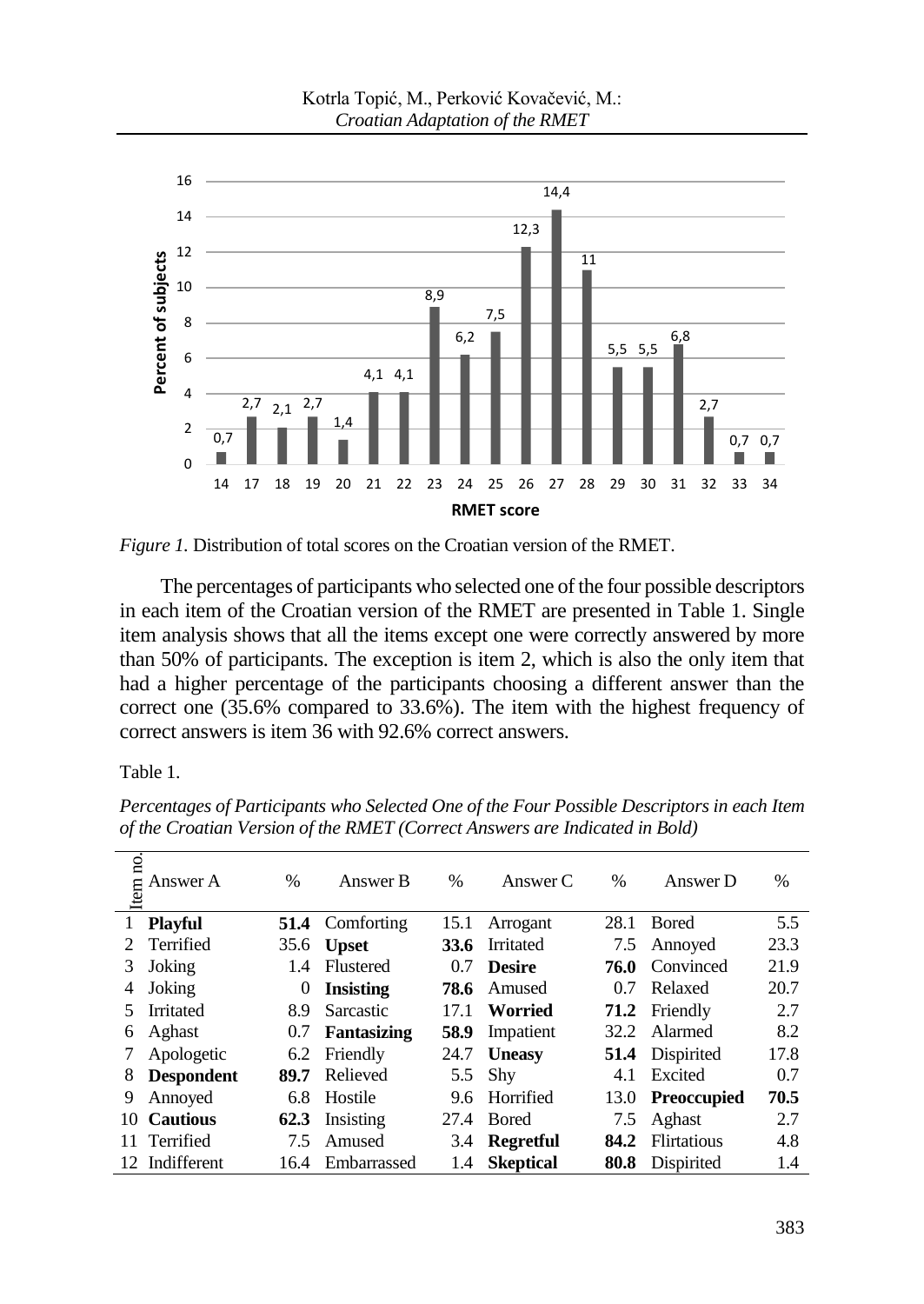| Item no                                                                                                                                                                                                                                                                                                                                                                                                                                                                                                                                                                                                                                                                                                                                                                                                                                                       | Answer A                                                                              | $\%$     | Answer B            | $\%$ | Answer C           | $\%$ | Answer D                                                                    | $\%$     |  |
|---------------------------------------------------------------------------------------------------------------------------------------------------------------------------------------------------------------------------------------------------------------------------------------------------------------------------------------------------------------------------------------------------------------------------------------------------------------------------------------------------------------------------------------------------------------------------------------------------------------------------------------------------------------------------------------------------------------------------------------------------------------------------------------------------------------------------------------------------------------|---------------------------------------------------------------------------------------|----------|---------------------|------|--------------------|------|-----------------------------------------------------------------------------|----------|--|
|                                                                                                                                                                                                                                                                                                                                                                                                                                                                                                                                                                                                                                                                                                                                                                                                                                                               | 13 Decisive                                                                           | 2.7      | <b>Anticipating</b> | 77.4 | Threatening        | 2.1  | Shy                                                                         | 17.8     |  |
|                                                                                                                                                                                                                                                                                                                                                                                                                                                                                                                                                                                                                                                                                                                                                                                                                                                               | 14 Irritated                                                                          | 9.7      | Disappointed        | 6.2  | Depressed          | 8.3  | <b>Accusing</b>                                                             | 75.9     |  |
| 15                                                                                                                                                                                                                                                                                                                                                                                                                                                                                                                                                                                                                                                                                                                                                                                                                                                            | Contemplative                                                                         | 61.0     | Flustered           | 13.0 | Encouraging        | 12.3 | Amused                                                                      | 13.7     |  |
|                                                                                                                                                                                                                                                                                                                                                                                                                                                                                                                                                                                                                                                                                                                                                                                                                                                               | 16 Irritated                                                                          | 4.8      | <b>Thoughtful</b>   | 63.7 | Encouraging        | 1.4  | Sympathetic                                                                 | 30.1     |  |
|                                                                                                                                                                                                                                                                                                                                                                                                                                                                                                                                                                                                                                                                                                                                                                                                                                                               | 17 Doubtful                                                                           | 65.1     | Affectionate        | 20.5 | Playful            | 7.5  | Aghast                                                                      | 6.8      |  |
|                                                                                                                                                                                                                                                                                                                                                                                                                                                                                                                                                                                                                                                                                                                                                                                                                                                               | 18 Decisive                                                                           | 91.1     | Amused              | 2.1  | Aghast             | 4.1  | <b>Bored</b>                                                                | 2.7      |  |
|                                                                                                                                                                                                                                                                                                                                                                                                                                                                                                                                                                                                                                                                                                                                                                                                                                                               | 19 Arrogant                                                                           | 15.1     | Grateful            | 15.8 | Sarcastic          | 6.8  | <b>Tentative</b>                                                            | 62.3     |  |
|                                                                                                                                                                                                                                                                                                                                                                                                                                                                                                                                                                                                                                                                                                                                                                                                                                                               | 20 Dominant                                                                           | 17.1     | <b>Friendly</b>     | 74.7 | Guilty             | 8.2  | Horrified                                                                   | $\theta$ |  |
|                                                                                                                                                                                                                                                                                                                                                                                                                                                                                                                                                                                                                                                                                                                                                                                                                                                               | 21 Embarrassed                                                                        | 4.1      | <b>Fantasizing</b>  | 88.4 | Confused           | 4.8  | Panicked                                                                    | 2.7      |  |
|                                                                                                                                                                                                                                                                                                                                                                                                                                                                                                                                                                                                                                                                                                                                                                                                                                                               | 22 Preoccupied                                                                        | 77.4     | Grateful            | 1.4  | Insisting          | 3.4  | Imploring                                                                   | 17.8     |  |
|                                                                                                                                                                                                                                                                                                                                                                                                                                                                                                                                                                                                                                                                                                                                                                                                                                                               | 23 Content                                                                            | 2.1      | Apologetic          | 7.5  | <b>Defiant</b>     | 59.6 | Curious                                                                     | 30.8     |  |
|                                                                                                                                                                                                                                                                                                                                                                                                                                                                                                                                                                                                                                                                                                                                                                                                                                                               | 24 Pensive                                                                            | 82.9     | Irritated           | 8.2  | Excited            | 0.7  | Hostile                                                                     | 8.2      |  |
|                                                                                                                                                                                                                                                                                                                                                                                                                                                                                                                                                                                                                                                                                                                                                                                                                                                               | 25 Panicked                                                                           | 3.4      | <b>Incredulous</b>  | 14.4 | Despondent         | 13.7 | <b>Interested</b>                                                           | 68.5     |  |
|                                                                                                                                                                                                                                                                                                                                                                                                                                                                                                                                                                                                                                                                                                                                                                                                                                                               | 26 Alarmed                                                                            | 4.8      | Shy                 | 2.1  | <b>Hostile</b>     | 76.0 | Anxious                                                                     | 17.1     |  |
|                                                                                                                                                                                                                                                                                                                                                                                                                                                                                                                                                                                                                                                                                                                                                                                                                                                               | 27 Joking                                                                             | $\theta$ | <b>Cautious</b>     | 73.1 | Arrogant           | 17.9 | Reassuring                                                                  | 9.0      |  |
|                                                                                                                                                                                                                                                                                                                                                                                                                                                                                                                                                                                                                                                                                                                                                                                                                                                               | 28 Interested                                                                         | 76.0     | Joking              | 1.4  | Affectionate       | 13.7 | Contented                                                                   | 8.9      |  |
|                                                                                                                                                                                                                                                                                                                                                                                                                                                                                                                                                                                                                                                                                                                                                                                                                                                               | 29 Impatient                                                                          | 6.8      | Aghast              | 5.5  | Irritated          | 16.4 | <b>Reflective</b>                                                           | 71.2     |  |
|                                                                                                                                                                                                                                                                                                                                                                                                                                                                                                                                                                                                                                                                                                                                                                                                                                                               | 30 Grateful                                                                           | 0.7      | <b>Flirtatious</b>  | 82.9 | Hostile            | 12.3 | Disappointed                                                                | 4.1      |  |
|                                                                                                                                                                                                                                                                                                                                                                                                                                                                                                                                                                                                                                                                                                                                                                                                                                                               | 31 Ashamed                                                                            | 7.5      | Confident           | 65.8 | Joking             | 0.7  | Dispirited                                                                  | 26.0     |  |
|                                                                                                                                                                                                                                                                                                                                                                                                                                                                                                                                                                                                                                                                                                                                                                                                                                                               | 32 Serious                                                                            | 78.1     | Ashamed             | 3.4  | Bewildered         | 15.1 | Alarmed                                                                     | 3.4      |  |
|                                                                                                                                                                                                                                                                                                                                                                                                                                                                                                                                                                                                                                                                                                                                                                                                                                                               | 33 Embarrassed                                                                        | 4.1      | Guilty              | 27.4 | Fantasizing        | 8.2  | <b>Concerned</b>                                                            | 60.3     |  |
|                                                                                                                                                                                                                                                                                                                                                                                                                                                                                                                                                                                                                                                                                                                                                                                                                                                               | 34 Aghast                                                                             | 3.4      | Baffled             | 18.5 | <b>Distrustful</b> | 66.4 | Terrified                                                                   | 11.6     |  |
|                                                                                                                                                                                                                                                                                                                                                                                                                                                                                                                                                                                                                                                                                                                                                                                                                                                               | 35 Puzzled                                                                            | 13.0     | <b>Nervous</b>      | 63.0 | Insisting          | 11.6 | Contemplative                                                               | 12.3     |  |
|                                                                                                                                                                                                                                                                                                                                                                                                                                                                                                                                                                                                                                                                                                                                                                                                                                                               | 36 Ashamed                                                                            | 1.4      | <b>Nervous</b>      | 0.7  | <b>Suspicious</b>  | 92.5 | Indecisive                                                                  | 5.5      |  |
|                                                                                                                                                                                                                                                                                                                                                                                                                                                                                                                                                                                                                                                                                                                                                                                                                                                               | <b>Reliability Analyses for the Croatian Adaptation of the RMET</b>                   |          |                     |      |                    |      |                                                                             |          |  |
|                                                                                                                                                                                                                                                                                                                                                                                                                                                                                                                                                                                                                                                                                                                                                                                                                                                               |                                                                                       |          |                     |      |                    |      | Internal consistency was measured with Cronbach's Alpha and it was .54 with |          |  |
|                                                                                                                                                                                                                                                                                                                                                                                                                                                                                                                                                                                                                                                                                                                                                                                                                                                               |                                                                                       |          |                     |      |                    |      |                                                                             |          |  |
|                                                                                                                                                                                                                                                                                                                                                                                                                                                                                                                                                                                                                                                                                                                                                                                                                                                               | all 36 items. Reliability was also measured by maximal reliability H for confirmatory |          |                     |      |                    |      |                                                                             |          |  |
|                                                                                                                                                                                                                                                                                                                                                                                                                                                                                                                                                                                                                                                                                                                                                                                                                                                               | factor analysis (CFA) testing the unidimensional model (see the following             |          |                     |      |                    |      |                                                                             |          |  |
|                                                                                                                                                                                                                                                                                                                                                                                                                                                                                                                                                                                                                                                                                                                                                                                                                                                               | paragraph). Maximal reliability H coefficient was .74.                                |          |                     |      |                    |      |                                                                             |          |  |
|                                                                                                                                                                                                                                                                                                                                                                                                                                                                                                                                                                                                                                                                                                                                                                                                                                                               |                                                                                       |          |                     |      |                    |      |                                                                             |          |  |
|                                                                                                                                                                                                                                                                                                                                                                                                                                                                                                                                                                                                                                                                                                                                                                                                                                                               |                                                                                       |          |                     |      |                    |      |                                                                             |          |  |
| <b>Factorial Analysis of the Croatian Adaptation of the RMET</b><br>To test the unidimensional model, we ran a confirmatory factor analysis (CFA)<br>using WLSMV estimator, as explained in the paragraph on Statistical analysis.<br>Goodness of fit indices were as follows: $\chi^2$ = 690.98, $df$ = 528, p > .05, CFI = .506,<br>TLI = .474, RMSEA = $0.040$ (0.028-0.050). Since factor loadings for most items<br>were low and the goodness of fit indices also points to a poor model, we further<br>explored the possibility of creating a shortened version of the test. The model was<br>created by successively removing items with low saturation until reaching acceptable<br>goodness of fit indices. What remained were seven items (items 11, 12, 15, 18, 20,<br>28 and 34) that showed maximal interrelations and shared most of the common |                                                                                       |          |                     |      |                    |      |                                                                             |          |  |
| 384                                                                                                                                                                                                                                                                                                                                                                                                                                                                                                                                                                                                                                                                                                                                                                                                                                                           |                                                                                       |          |                     |      |                    |      |                                                                             |          |  |

#### **Reliability Analyses for the Croatian Adaptation of the RMET**

#### **Factorial Analysis of the Croatian Adaptation of the RMET**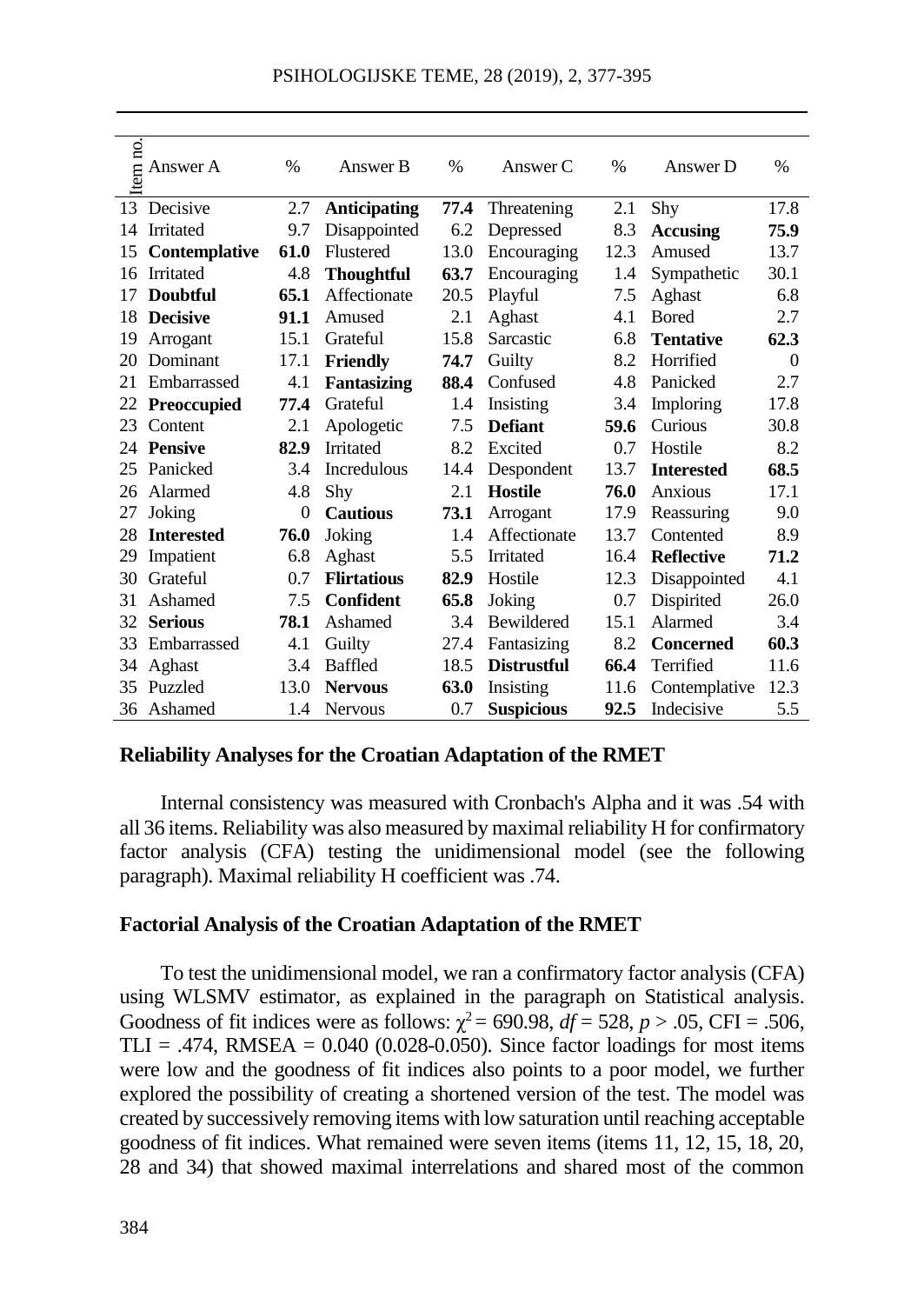variance. Factor loadings of these items are presented in Table 2. Goodness of fit indices of the short version were as follows:  $\chi^2 = 23.06$ ,  $df = 14$ ,  $p > .05$ , CFI = .904, TLI = .856, RMSEA =  $0.067$ , probability RMSEA (<=.05) = .258.

Composite reliability coefficient of the short version of the RMET was .79, and internal consistency measured with Cronbach's Alpha was .61. The correlation between the short version and the original version was .75.

Table 2.

*Standardized Factor Loadings of Items in the Short Version of the RMET (items 11. 12. 15. 18. 20. 28 and 34)*

| Item number | Factor loadings | Standard error | - value |
|-------------|-----------------|----------------|---------|
| RMET 11     | .673            | .134           | .000    |
| RMET 12     | .586            | .132           | .000    |
| RMET_15     | .539            | .131           | .000    |
| RMET 18     | .589            | .167           | .000    |
| RMET 20     | .557            | .124           | .000    |
| RMET 28     | .585            | .126           | .000    |
| RMWT 34     | .618            | .130           | .000    |

### **Emotional Empathy Scale**

The mean result of the Emotional Empathy Scale was  $M = 24.94$ ,  $SD = 4.77$ . Internal consistency was measured with Cronbach's Alpha and it was .88. The values of Shapiro-Wilk test = .950,  $df = 130$ ,  $p = .000$  indicates that distribution of scores differed from normal.

# **Correlations between RMET and Empathy**

To analyze the convergent validity of the RMET we calculated the correlations between the RMET and self-reported measure of empathy. Since the distribution of the RMET and emotional empathy scores differed from normal, we proceeded with nonparametric correlation analysis. Spearman rho correlation coefficient between the RMET and emotional empathy was .19,  $p = .032$ , pointing to a weak but significant positive relation between these variables. The short version of the RMET did not significantly correlate with the self-reported measure of empathy (Spearman rho =  $.16, p = .074$ .

# **Gender Differences**

To investigate possible gender differences in these measures, we used the Mann Whitney *U*-test. The results (Table 3) show a significant difference in both the RMET (and its short version) and emotional empathy in favour of female participants.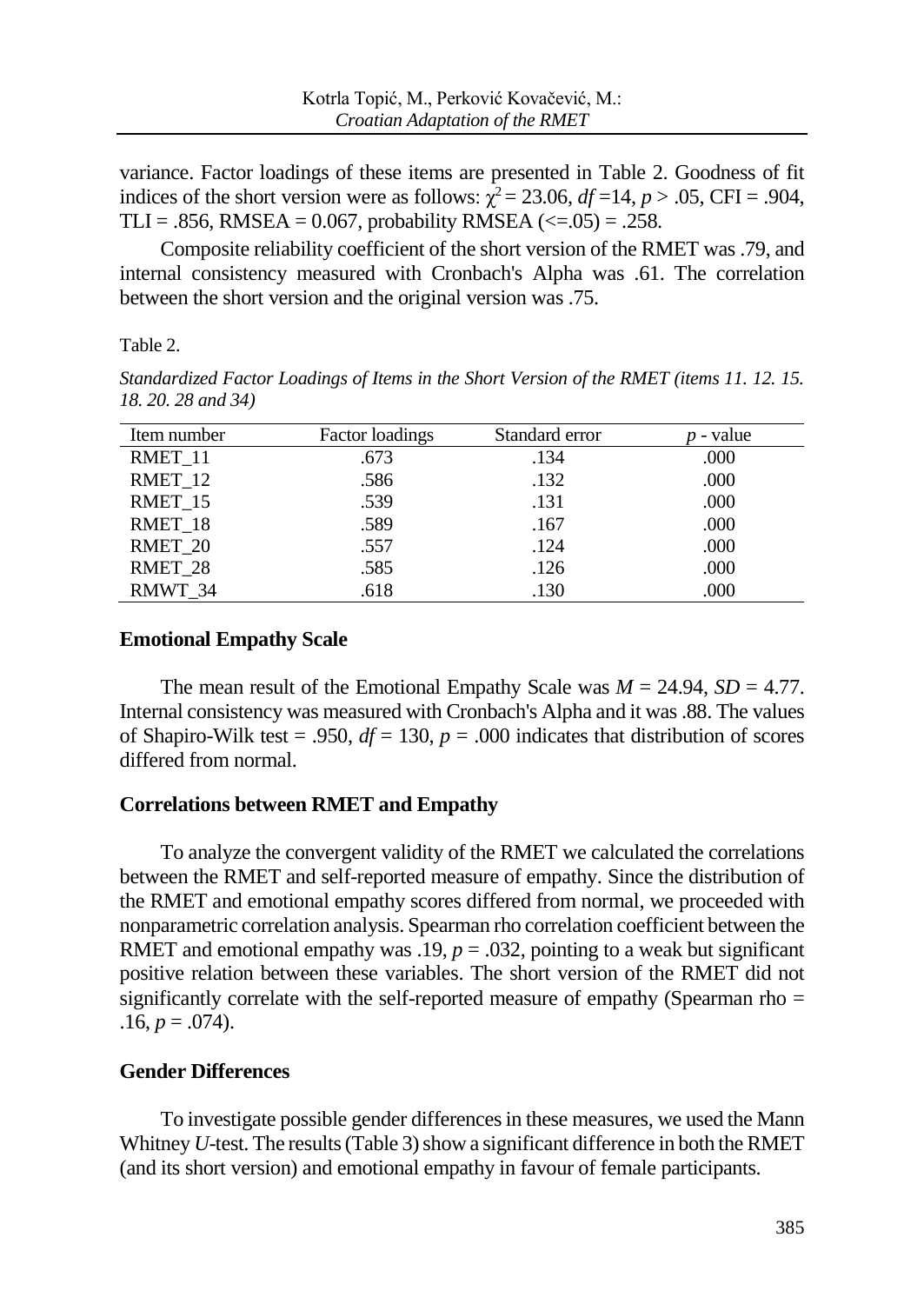Table 3.

*Results of the Mann Whitney U-Test for Gender Differences in the RMET, Emotional Empathy and the Short Version of RMET*

| Variable          | Gender | N  | Mean Rank | Sum of Ranks | M W U-test |      |
|-------------------|--------|----|-----------|--------------|------------|------|
| <b>RMET</b>       | Female | 84 | 88.89     | 7467.0       | 1311.000   |      |
|                   | Male   | 62 | 52.65     | 3264.0       |            | .000 |
| Emotional         | Female | 82 | 78.89     | 6469.0       |            | .000 |
| empathy           | Male   | 48 | 42.63     | 2046.0       | 870.000    |      |
| <b>Short RMET</b> | Female | 84 | 85.42     | 7175.0       | 1603.0     |      |
|                   | Male   | 62 | 57.35     | 3556.0       |            | .000 |

### **Discussion**

The purpose of this study was to create a Croatian version of the RMET (Baron-Cohen et al., 2001), which would allow comparisons with the results from other countries. Furthermore, it would provide researchers in Croatia with a theory of mind measure for adults without and potentially with specific disorders, such as schizophrenia, autism spectrum disorders, eating disorders, etc. If proven reliable, this measure would be useful in clinical practice, as well as for scientific purposes.

Our results show that the mean result on the Croatian version of the RMET was 25.75  $(SD = 3.82)$ , which is somewhat lower compared to the student group of participants in the original study  $(M = 28.00, SD = 3.50)$  (Baron-Cohen et al., 2001). Some previous studies in other languages also report similar mean scores (Vellante et al., 2013).

#### **Reliability and Factor Structure of the Croatian Adaptation of the RMET**

As for internal consistency of the Croatian version of the RMET, Cronbach's Alpha was .54, which points to rather poor reliability. As mentioned earlier, other studies rarely report reliability coefficients, but those that did, show the values of Cronbach's Alpha to be .37 (Khorashad et al., 2015), .53 (Prevost et al., 2013), .58 (Harkness, Jacobs, Duong, & Sabbagh, 2010), .63 in men and .60 in women (Voracek & Dressler, 2006), .60 (Vellante et al., 2013), .70 (Dehning et al., 2012), and .71 (Girli, 2014). These coefficients generally show poor to acceptable reliability. On the other hand, test-retest reliability often shows better results (e.g. .70 in the study of Prevost et al., 2013 and .83 in the study of Vellante et al., 2013), but they are difficult to compare across studies because of different methods that were used, as well as different time intervals between two testings.

Another way of assessing reliability is through maximal reliability H, which was .74 in our research. This type of reliability is similar to maximal weighted internal consistency reliability obtained in Vellante et al.'s (2013) study (.72). Both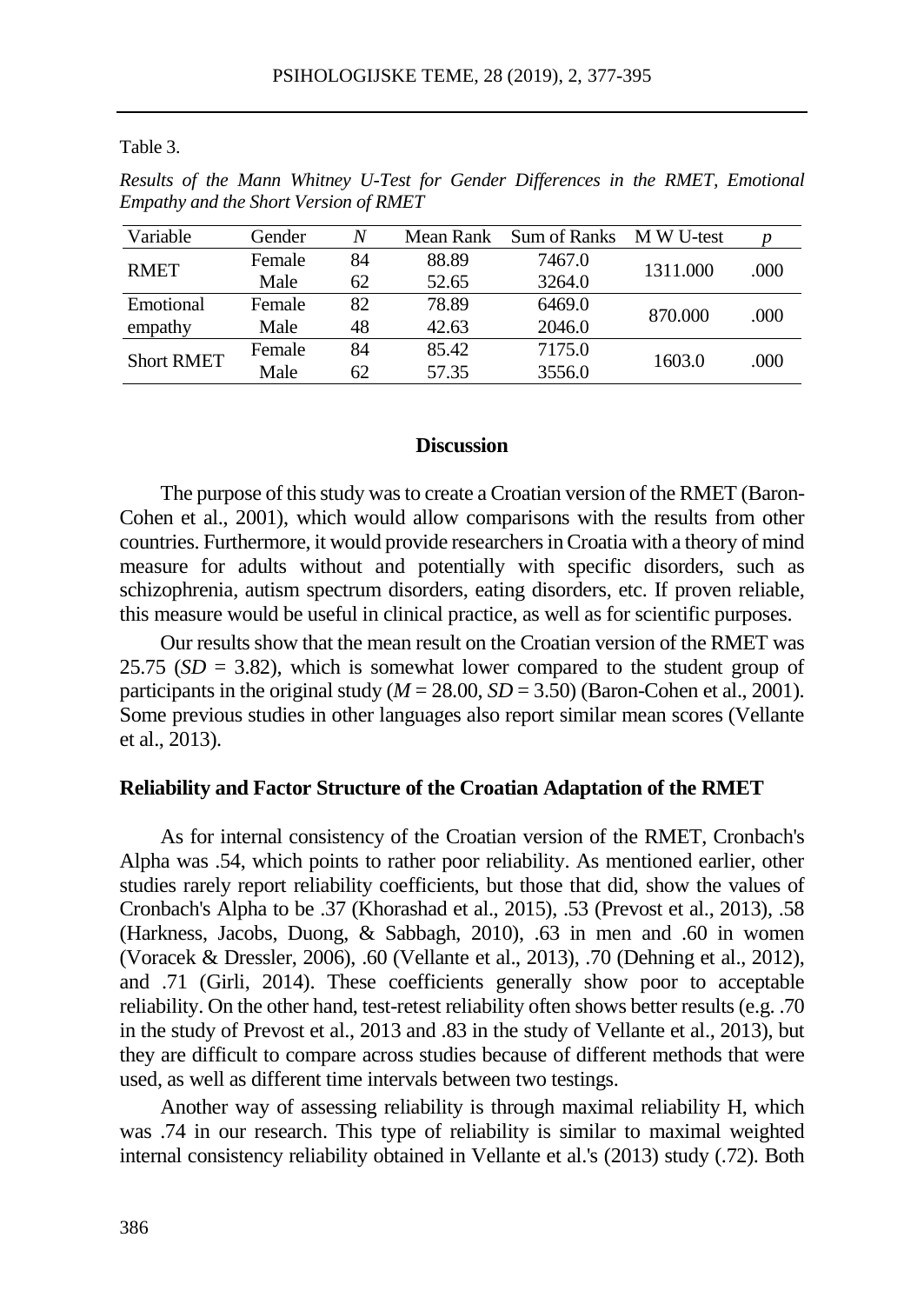ways of calculating the coefficient of internal consistency are based on the use of data of factor loadings instead of raw scores, which tends to increase estimates since it takes into account the relative importance of items in the questionnaire. The estimated reliability of the Croatian adaptation of the RMET reached the level of consensual threshold of .70, which is assumed to represent an adequate level of reliability, but it did not reach far from this value.

There are several possible reasons that could explain rather low reliability indicators, one of which includes small inter-item correlations. Another possibility is that the RMET, in fact, measures more than one factor. The available research on the factorial structure of this test is limited. One of the relevant studies (Vellante et al., 2013) confirmed a unidimensional model, but the other one (Olderbak et al., 2015) suggests that a single factor solution is not a sufficiently representative fit to the data. Our data marginally support the one-dimensional model, as proposed in theory, but just like in Vellante et al. (2013) study, factor loadings are far from optimal, with 19 items not reaching the minimal acceptance threshold of .25 for factor loadings.

Other possible explanations regarding poor reliability, which need to be further investigated, might have to do with the test itself. For example, pictures in the test are black and white photographs, and some of them are extensively shadowed, which might make them harder to evaluate. In fact, Hallerbäck et al. (2009) found that for one item which contained a rather dark photograph of the eye region, the correct answer was chosen by 35.4% of participants in the study, as opposed to 68% of participants in the pilot study in which the photograph was lightened up. Poor reliability could be related to specific translations of the test to various languages as well. As mentioned before, while the terms for some basic emotions are easily translated to most languages, when it comes to more complex emotional states, the task gets increasingly difficult. It might be that, despite the effort that researchers put into finding the right translation, some items become more difficult because of subtle alternations that happen during this process. In the Croatian version of the RMET, there is only one item at which the foil was chosen more often than the correct answer (35.6% of participants chose answer A, and 33.6% the correct answer B). In all the other items the correct answer was chosen by more than 50% of participants, just as in the Fernandez-Abascal et al. (2013) study. This is a good result compared to other attempts of RMET adaptation to new languages in which the number of such items varies from two (Vellante et al., 2013) to seven (Prevost et al., 2014).

# **Short Version of the RMET**

In an attempt to create a better version of the RMET, we created a short version of the test, containing only seven items, which showed adequate fit indices and better reliability indicators than the original version. The target descriptors in these items were as follows: regretful, sceptical, contemplative, decisive, friendly, interested and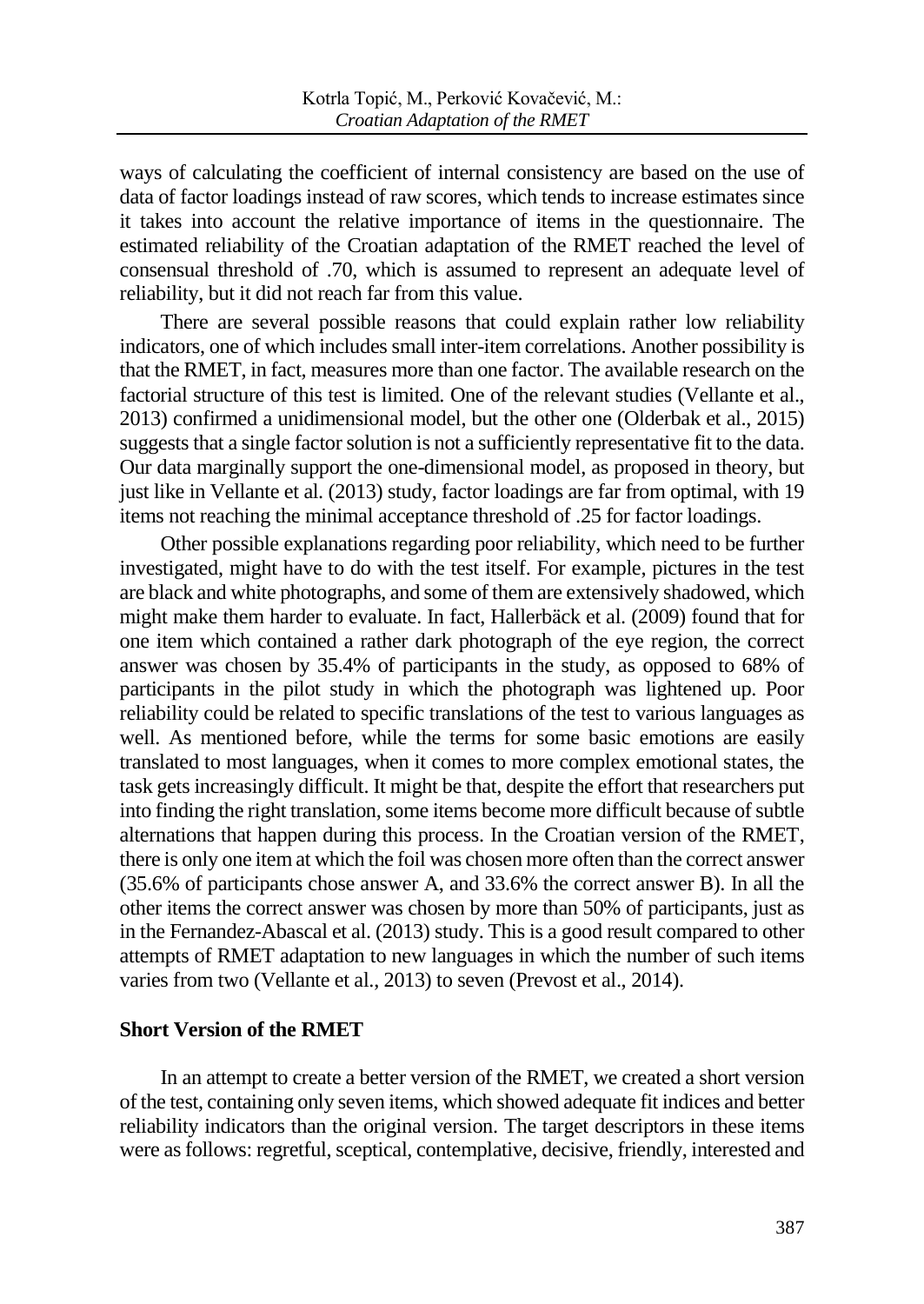distrustful. All the terms were easily translated to Croatian. Four items contained pictures of female faces and three of male faces. Logical analysis of the target descriptor in these items did not bring any meaningful conclusions except that all these terms refer to more cognitive than emotional mental states. But the fact that the short version contains only seven items whose factor loadings were acceptable for this model, compared to 36 in the original test, again raises questions about what the test really measures. Further research should address this question and try to additionally compare the two tests in specific populations.

### **Convergent Validity**

Convergent validity of the Croatian adaptation of the RMET was evaluated by investigating correlations with the Emotional Empathy Scale, since the previous research often showed such correlations. In fact, correlations between the RMET and empathy range from .23 (Voracek & Dressler, 2006) to .56 (Chapman et al., 2006). There are, however, studies that either found no correlations between RMET scores and empathy (Muller et al., 2010) or such correlations were found only for the participants who scored lower on empathy measure than the cutoff score which best differentiates participants with autism from controls (Vellante et al., 2013). In our research, we found a weak but significant positive correlation between the RMET and empathy (.19,  $p = .032$ ), marginally supporting the convergent validity of the Croatian adaptation of the RMET. The short version of the RMET did not significantly correlate with empathy, possibly because the items in the shorter version refer to more cognitive than emotional mental states, as mentioned previously.

### **Gender Differences**

In our research, females scored higher than males on the RMET (as well as on its short version), which is one of the most replicated findings in the previous studies. Vellante et al. (2010) report that female advantage on this test was found in six out of 17 studies and it was later confirmed in their study as well. On the other hand, there are still many studies that did not find any gender differences. Furthermore, some studies report female advantage in the RMET scores, but only for participants with primary education, while for participants with high school education and university degree there were no significant gender differences found (Yildirim et al., 2011).

One specific of our study is that most female participants were also psychology students, while most of the male participants were computer and engineering students. There is a slight possibility that the study program could have an effect on participants'results on RMET and empathy scale, because psychology is in great deal concerned with the study of human emotions and behaviour, while computer studies are not. Based on our study design, we are unable to say is gender a factor that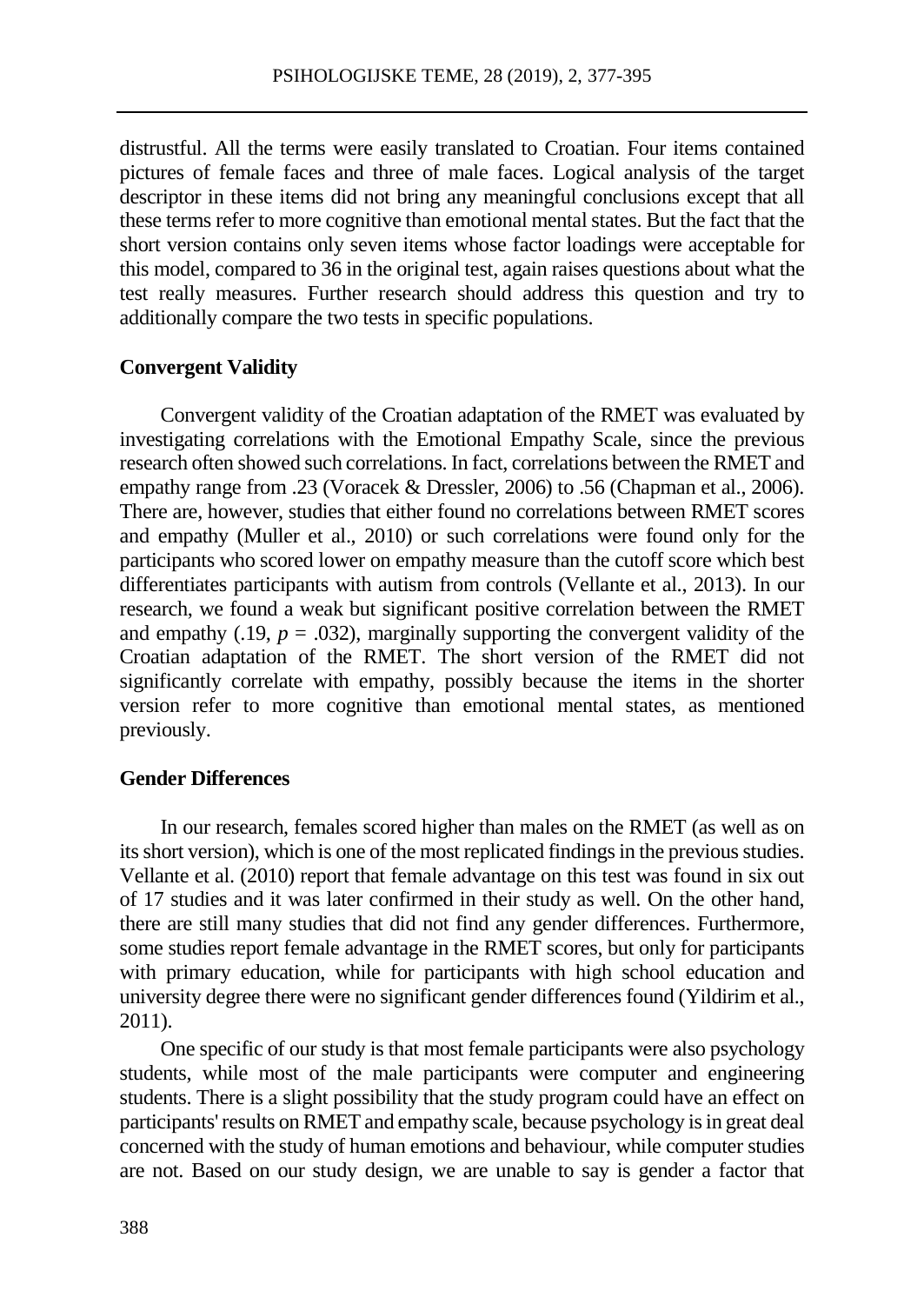affected both the choice of the study program and results on RMET and empathy, or did the study process in this program have an additional effect on the results on RMET and empathy. We do however find the latter possibility highly unlikely because some of the students on both studies were in the first year of undergraduate study, so there was in fact not enough time for their study to produce an effect on their theory of mind and empathy, especially if we consider that these constructs are something that develops from early age.

# **Cultural Specifics**

As for cultural specifics, some studies that undertook the translation and adaptation process noted that the test photographs showing the eye region should be adapted to their culture (Sanvicente-Vieira et al., 2014). In fact, Adams et al. (2010) showed evidence of better same- versus different-culture mental state decoding from the eyes). Since all the photographs in the test depict Caucasian male and female actors, and in Croatia most population is Caucasian, we feel the choice of the test photographs did not present a problem in this case.

### **Alternative Classifications**

The result of the RMET is calculated as the number of correct answers. Yet, some researchers suggest a different classification system (Fertuck et al., 2009; Harkness, Sabbagh, Jacobson, Chowdrey, & Chen, 2005; Yildirim et al., 2011). Yildirim et al. (2011) propose a system in which each answer gets a certain point ranging from one to four. The correct answer is awarded the highest score, and all the other answers receive a score from one to three, depending on how often they are chosen. The authors suggest that such classification could be beneficial for investigating more subtle differences between participants (Yildirim et al., 2011). Harkness et al. (2005) asked student participants to rate each eye set as negative (e.g. "Upset'"), neutral (e.g. "Reflective"), or positive (e.g. "Friendly"'), by using a 7-point scale  $(1 = very negative, 4 = neutral, 7 = very positive)$ , in order to additionally explore difficulties in social functioning in dysphoric college students. Using the same algorithm for identifying mental state valence sub-scores, Fertuck et al. (2009) showed that patients with borderline personality disorder perform significantly better than the healthy controls in both total score and the neutral emotional valence items score.

### **Limitations of the Study**

All the participants in the study are students, which means they are at least prospected to achieve a high level of education. In other words, the sample is not representative of the Croatian population. This means that in the general population,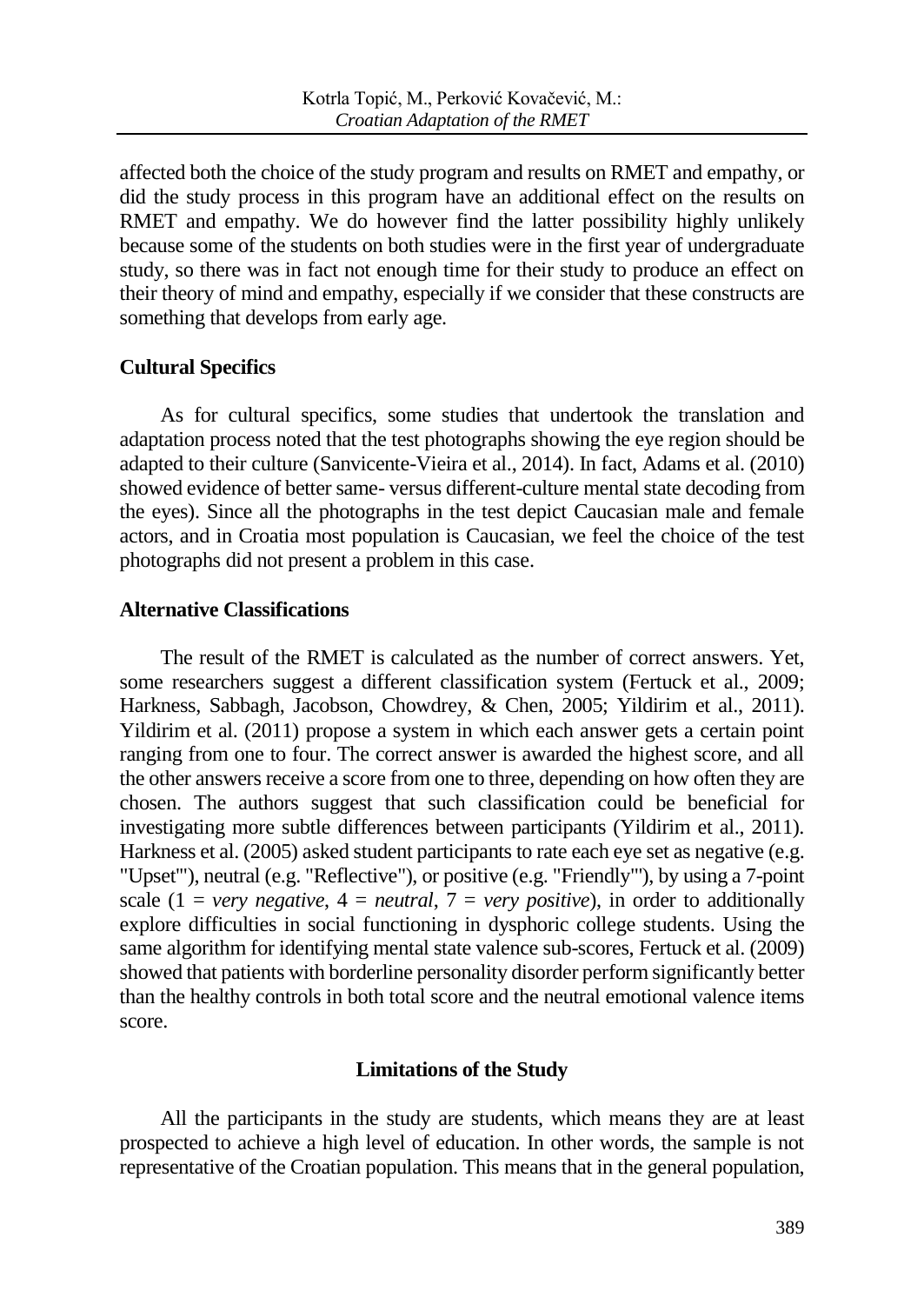participants might experience difficulties in understanding some of the descriptors. The participants in this study were encouraged to use the glossary for all the terms they were not familiar with, but we have no data indicating how many of them did in fact use the glossary and in what instances.

### **Conclusion**

Our data point to low reliability of the Croatian adaptation of the RMET based on the internal consistency coefficient, and to adequate reliability based on maximal reliability H coefficient. Furthermore, the result of the CFA marginally supports a unidimensional model. Convergent validity was confirmed by a significant positive correlation between the RMET and empathy. A short version of the RMET was created showing adequate fit indices, but containing only seven items. Before making any final judgments on the reliability and validity of the Croatian version of the RMET, we propose further development of this instrument in order to improve its internal factor structure. We also suggest a research with a more representative population; and investigating test-retest reliability, as well as discriminant validity of the test. We also propose taking account of education and gender variables. Furthermore, Croatian adaptation of the RMET and its short version are yet to be administered to populations that show deficits in theory of mind abilities, such as patients suffering from autism or schizophrenia, who might serve as the best subjects in assessing the validity of the RMET.

#### **References**

- Adams, R. B. Jr., Rule, N. O., Franklin, R. G. Jr., Wang, E., Stevenson, M. T., Yoshikawa, S., <sup>⋯</sup> Ambady, N. (2010). Cross-cultural reading the mind in the eyes: An fMRI investigation. *Journal of Cognitive Neuroscience, 22*, 97-108. doi:10.1162/jocn. 2009.21187
- Barać, B., & Vulić-Prtorić, A. (2016). What does the Eyes Test really examine? Some methodological difficulties in testing theory of mind using the Eyes Test. *Clinical Psychology*, *9*(2), 1-21. doi:10.21465/2016-KP-2-0002
- Baron-Cohen, S., Jolliffe, T., Mortimore, C., & Robertson, M. (1997). Another advanced test of theory of mind: Evidence from very high functioning adults with autism or Asperger syndrome. *Journal of Child Psychology and Psychiatry*, *38*, 813-822. doi:10.1111/j. 1469-7610.1997.tb01599.x
- Baron-Cohen, S., Tager-Flusberg, H., & Cohen, D. J. (Eds.). (2000). *Understanding other minds: Perspectives from developmental cognitive neuroscience* (2nd ed.). New York: Oxford University Press.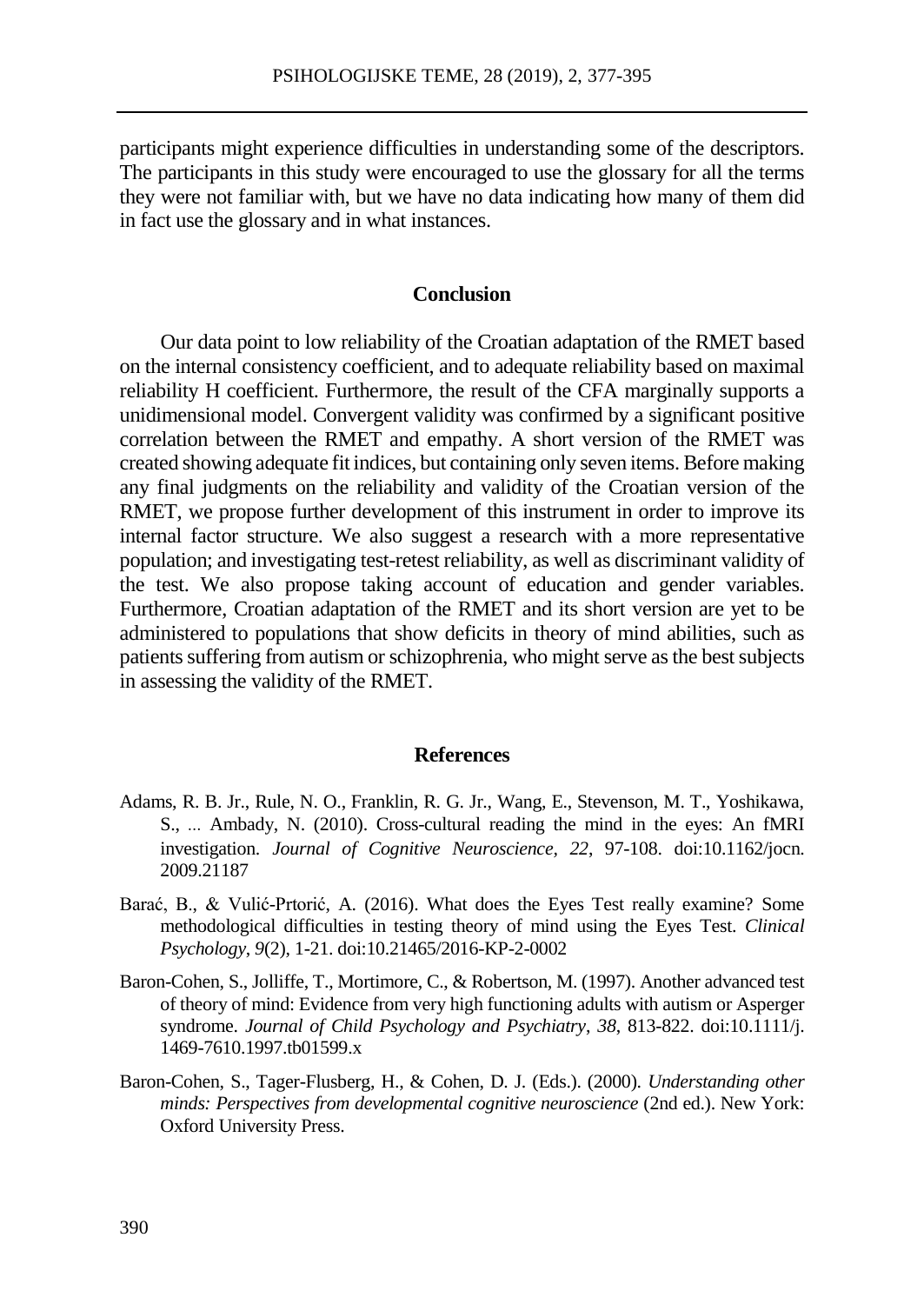- Baron-Cohen, S., Wheelwright, S., Hill, J., Raste, Y., & Plumb, I. (2001). The "Reading the Mind in the Eyes" Test revised version: A study with normal adults, and adults with Asperger syndrome or high-functioning autism. *Journal of Child Psychology and Psychiatry and Allied Disciplines*, *42*, 241-251. doi:10.1111/1469-7610.00715
- Beaumont, R., & Newcombe, P. (2006). Theory of mind and central coherence in adults with High-Functioning Autism or Asperger Syndrome. *Autism, 10*, 365-382. doi:10.1177/ 1362361306064416
- Brune, M. (2005). "Theory of mind" in schizophrenia: A review of the literature. *Schizophrenia Bulleting, 31*, 21-42. doi:10.1093/schbul/sbi002
- Chapman, E., Baron-Cohen, S., Auyeung, B., Knickmeyer, R., Taylor, K., & Hackett, G. (2006). Fetal testosterone and empathy: Evidence from the empathy quotient (EQ) and the "reading the mind in the eyes" test. *Social Neuroscience, 1*, 135-148. doi:0.1080/17470910600992239
- Dehning, S., Girma, E., Gasperi, S., Meyer, S., Tesfaye, M., & Siebeck, M. (2012). Comparative cross-sectional study of empathy among first year and final year medical students in Jimma University, Ethiopia: Steady state of the heart and opening of the eyes. *BMC Medical Education*, *12*, 34. doi:10.1186/1472-6920-12-34
- Dews, S., Winner, E., Kaplan, J., Rosenblatt, E., Hunt, M., Lim, K., & Smarsh, B. (1996). Children's understanding of the meaning and functions of verbal irony. *Child Development*, *67*(6), 3071-3085. doi:10.1111/j.1467-8624.1996.tb01903.x
- Fernández-Abascal, E. G., Cabello, R., Fernández-Berrocal, P., & Baron-Cohen, S. (2013). Test-retest reliability of the "Reading the Mind in the Eyes" test: A one-year follow-up study. *Autism, 4*, 1-6. doi:10.1186/2040-2392-4-33
- Fertuck, E. A., Jekal, A., Song, I., Wyman, B., Morris, M. C., Wilson, S. T., <sup>⋯</sup> Stanley, B. (2009). Enhanced "Reading the Mind in the Eyes" in borderline personality disorder compared to healthy controls. *Psychological Medicine, 39,* 1979-1988. doi:10.1017/S003329170900600X
- Flavell, J. H. (2004). Theory-of-mind development: Retrospect and prospect. *Palmer Quarterly, ProQuest Education Journals*, *50*(3), 274. doi:10.1353/mpq.2004.0018
- Girli, A. (2014). Psychometric properties of the Turkish child and adult form of "Reading the Mind in the Eyes Test". *Psychology, 5*, 1321-1337. doi:10.4236/psych.2014.511143
- Hallerbäck, M. U., Lugnegård, T., Hjärthag, F., & Gillberg, C. (2009). The reading the mind in the eyes test: Test-retest reliability of a Swedish version. *Cognitive Neuropsychiatry, 14*, 127-143. doi:10.1080/13546800902901518
- Harkness, K., Sabbagh, M., Jacobson, J., Chowdrey, N., & Chen, T. (2005). Enhanced accuracy of mental state decoding in dysphoric college students. *Cognition and Emotion, 19*(7), 999-1025. doi:10.1080/02699930541000110
- Harkness, K. L., Jacobson, J. A., Duong, D., & Sabbagh, M. A. (2010). Mental state decoding in past major depression: Effect of sad versus happy mood induction. *Cognition and Emotion*, *24*, 497-513. doi:10.1080/02699930902750249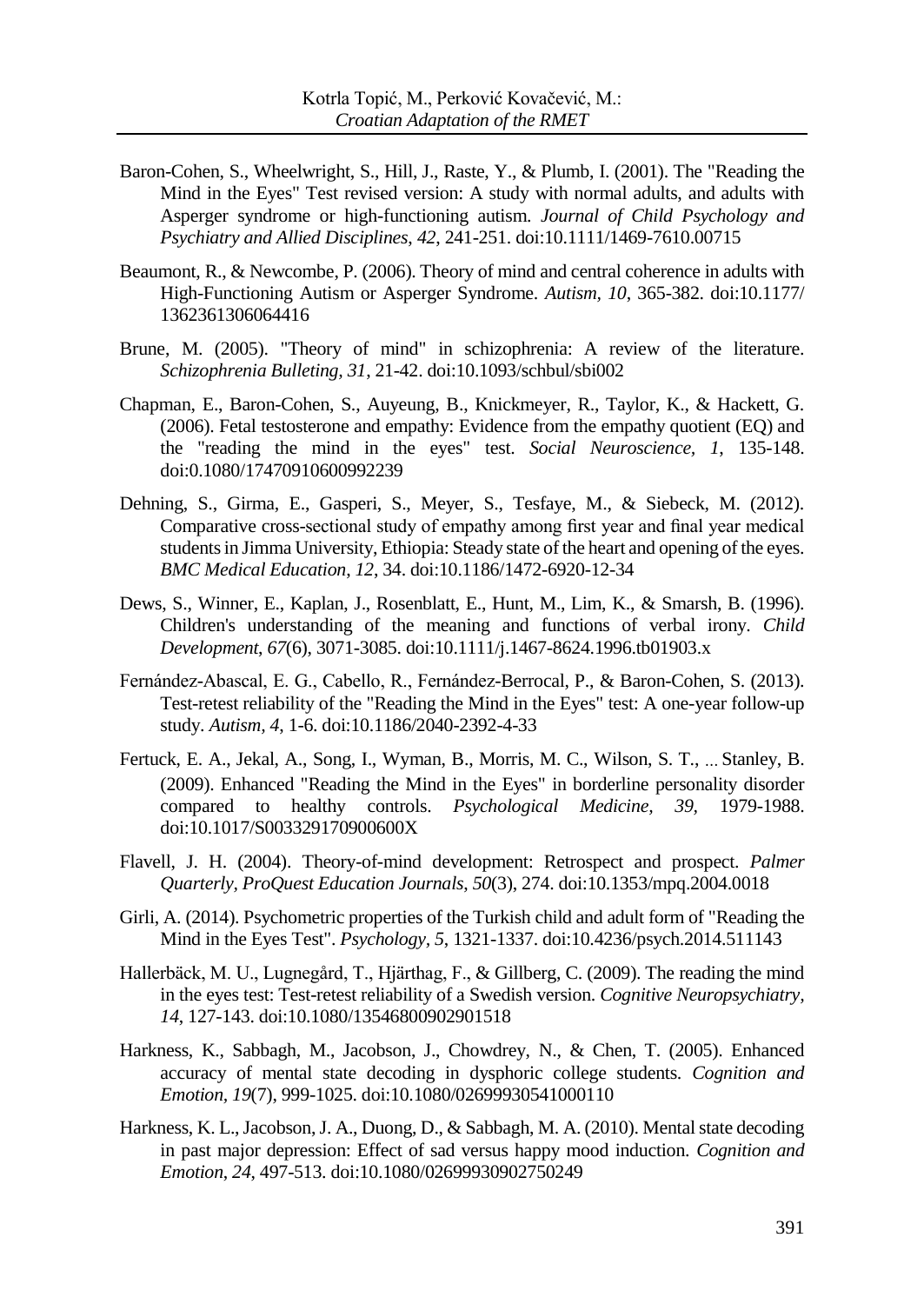- Happe, F. G. (1994). An advanced test of theory of mind: Understanding of story characters' thoughts and feelings by able autistic, mentally handicapped, and normal children and adults. *Journal of Autism and Developmental Disorders, 24*, 129-154. doi:10.1007/ BF02172093
- Hu, L. T., & Bentler, P. M. (1999). Cutoff criteria for fit indexes in covariance structure analysis: Conventional criteria versus new alternatives. *Structural Equation Modeling: A Multidisciplinary Journal, 6*(1), 1-55. doi:10.1080/10705519909540118
- Khorashad, B. S., Baron-Cohen, S., Roshan, G. M., Kazemian, M., Khazai, L., Aghili, Z., <sup>⋯</sup> Afkhamizadeh, M. (2015). The "Reading the Mind in the Eyes" test: Investigation of psychometric properties and test-retest reliability of the Persian version. *Journal of Autism and Developmental Disorders, 45*, 2651-2666. doi:10.1007/s10803-015-2427-4
- Kunihira, Y., Senju, A., Dairoku, H., Wakabayashi, A., & Hasegawa, T. (2006). 'Autistic' traits in nonautistic Japanese populations: Relationships with personality traits and cognitive ability. *Journal of Autism and Developmental Disorders, 36*, 553-566. doi:10.1007/s10803-006-0094-1
- Legerstee, M. (1991). The role of person and object in eliciting early imitation. *Journal of Experimental Child Psychology, 51*(3), 423-433. doi:10.1016/0022-0965(91)90086-8
- Miu, A. C., Pana, S. E., & Avram, J. (2012). Emotional face processing in neurotypicals with autistic traits: Implications for the broad autism phenotype. *Psychiatry Research, 198*, 489-494. doi:10.1016/j.psychres.2012.01.024
- Morton, J., & Johnson, M. H. (1991). CONSPEC and CONLERN: A two-process theory of infant face recognition. *Psychological Review, 98*(2), 164-181. doi:10.1037/0033- 295x.98.2.164
- Moses, L. J., Baldwin, D. A., Rosicky, J. G., & Tidball, G. (2001) Evidence for referential understanding in the emotions domain at twelve and eighteen months. *Child Development*, *72*(3), 718-735. doi:10.1111/1467-8624.00311
- Muller, F., Simion, A., Reviriego, E., Galera, C., Mazaux, J. M., Barat, M., & Joseph, P. A. (2010). Exploring theory of mind after severe traumatic brain injury. *Cortex, 46*, 1088- 1099. doi:10.1016/j.cortex.2009.08.014
- Muthén, L. K., & Muthén, B. O. (1998-2017). *Mplus user's guide*. Eighth Edition. Los Angeles, CA: Muthén & Muthén. Retrieved from https://www.statmodel.com/ download/usersguide/MplusUserGuideVer\_8.pdf
- Olderbak, S., Wilhelm, O., Olaru, G., Geiger, M., Brenneman, M. W., & Roberts, R. D. (2015). A psychometric analysis of the reading the mind in the eyes test: Toward a brief form for research and applied settings. *Frontiers in Psychology, 6*, 1-14. doi:10.1037/ t01093-000
- Perner, J., & Wimmer, H. (1985). John thinks that Mary thinks that Attribution of 2nd-order beliefs by 5-year-old to 10-year-old children. *Journal of Experimental Child Psychology, 39*(3), 437-471. doi:10.1016/0022-0965(85)90051-7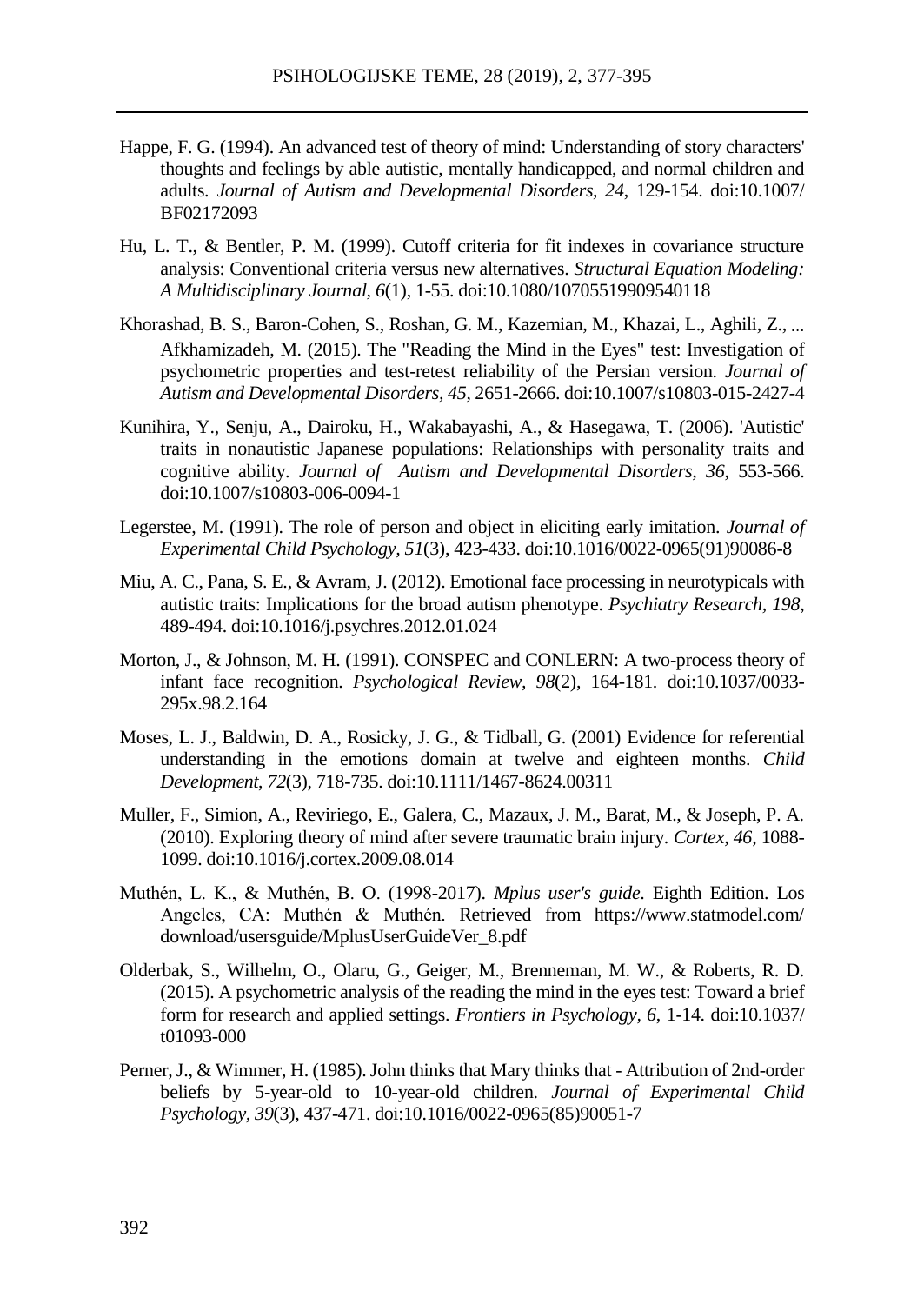- Pflatz, M., McAleese, S., Saladin, A., Meyer, A., Stoecklin, M., & Opwis, K. (2013). The Reading the Mind in the Eyes Test: Test-retest reliability and preliminary psychometric properties of the German version. *International Journal of Advances in Psychology*, *2*(1), 1-9. doi:10.5167/uzh-87335
- Premack, D., & Woodruff, G. (1978). Does the chimpanzee have a theory of mind? *Behavioural and Brain Sciences*, *1*(4), 515-526. doi:10.1017/S0140525X00076512
- Prevost, M., Carrier, M., Chowne, G., Zelkowitz, P., Joseph, L., & Gold, I. (2013). The Reading the Mind in the Eyes test: Validation of a French version and exploration of cultural variations in a multi-ethnic city. *Cognitive Neuropsychiatry, 19*(3), 189-204. doi:10.1080/13546805.2013.823859
- Prevost, M., Carrier, M. E., Chowne, G., Zelkowitz, P., Joseph, L., & Gold, I. (2014). The Reading the Mind in the Eyes test: Validation of a French version and exploration of cultural variations in multi-ethnicity. *Cognitive Neuropsychiatry, 19*, 189-204. doi:10.1080/13546805.2013.823859
- Raboteg-Šarić, Z. (1993). *Empatija, moralno rasuđivanje i različiti oblici prosocijalnog ponašanja.* Zagreb: Odsjek za psihologiju Filozofskog fakulteta u Zagrebu.
- [Sanvicente-Vieira, B.](https://www.ncbi.nlm.nih.gov/pubmed/?term=Sanvicente-Vieira%20B%5BAuthor%5D&cauthor=true&cauthor_uid=24604455)[, Kluwe-Schiavon, B.](https://www.ncbi.nlm.nih.gov/pubmed/?term=Kluwe-Schiavon%20B%5BAuthor%5D&cauthor=true&cauthor_uid=24604455), [Wearick-Silva, L.](https://www.ncbi.nlm.nih.gov/pubmed/?term=Wearick-Silva%20LE%5BAuthor%5D&cauthor=true&cauthor_uid=24604455) E.[, Piccoli, G.](https://www.ncbi.nlm.nih.gov/pubmed/?term=Piccoli%20GL%5BAuthor%5D&cauthor=true&cauthor_uid=24604455) L.[, Scherer, L.](https://www.ncbi.nlm.nih.gov/pubmed/?term=Scherer%20L%5BAuthor%5D&cauthor=true&cauthor_uid=24604455), [Tonelli, H.](https://www.ncbi.nlm.nih.gov/pubmed/?term=Tonelli%20HA%5BAuthor%5D&cauthor=true&cauthor_uid=24604455) A., [& Grassi-Oliveira, R.](https://www.ncbi.nlm.nih.gov/pubmed/?term=Grassi-Oliveira%20R%5BAuthor%5D&cauthor=true&cauthor_uid=24604455) (2014). Revised Reading the Mind in the Eyes Test (RMET) - Brazilian version. *The Revista Brasilieira de Psiquiatria, 36*(1), 60-67. doi:10.1590/1516-4446-2013-1162
- Satorra, A., & Bentler, P. M. (2001). A scaled difference chi-square test statistic for moment structure analysis. *Psychometrika, 66*(4), 507-514. doi:10.1007/ BF02296192
- Steiger, J. H. (2000). Point estimation, hypothesis testing, and interval estimation using the RMSEA: Some comments and a reply to Hayduk and Glaser. *Structural Equation Modeling, 7*(2), 149-162. doi:10.1207/S15328007SEM0702\_1
- Šakić, M., Kotrla Topić, M., & Ljubešić, M. (2012). Pristupi procjeni teorije uma u dojenačkoj i predškolskoj dobi. *Psihologijske teme, 21*(2), 359-381.
- Tottenham, N., Tanaka, J., Leon, A. C., McCarry, T., Nurse, M., Hare, T. A., <sup>⋯</sup> Nelson, C. A. (2009). The NimStim set of facial expressions: Judgments from untrained research participants. *Psychiatry Research, 168*, 242-249. do[i:10.1016/j.psychres.2008.05.006](https://doi.org/10.1016/j.psychres.2008.05.006)
- Vellante, M., Baron-Cohen, S., Melis, M., Marrone, M., Petretto, D. R., Masala, C., & Preti, A. (2013). The "Reading the Mind in the Eyes" test: Systematic review of psychometric properties and a validation study in Italy. *Cognitive Neuropsychiatry*, *18*(4), 326-354. doi:10.1080/13546805.2012.721728
- Voracek, M., & Dressler, S. G. (2006). Lack of correlation between digit ratio (2D:4D) and Baron-Cohen's "Reading the Mind in the Eyes" test, empathy, systemising, and autismspectrum quotients in a general population sample. *Personality and Individual Differences, 41*, 1481-1491. doi:10.1016/j.paid.2006.06.009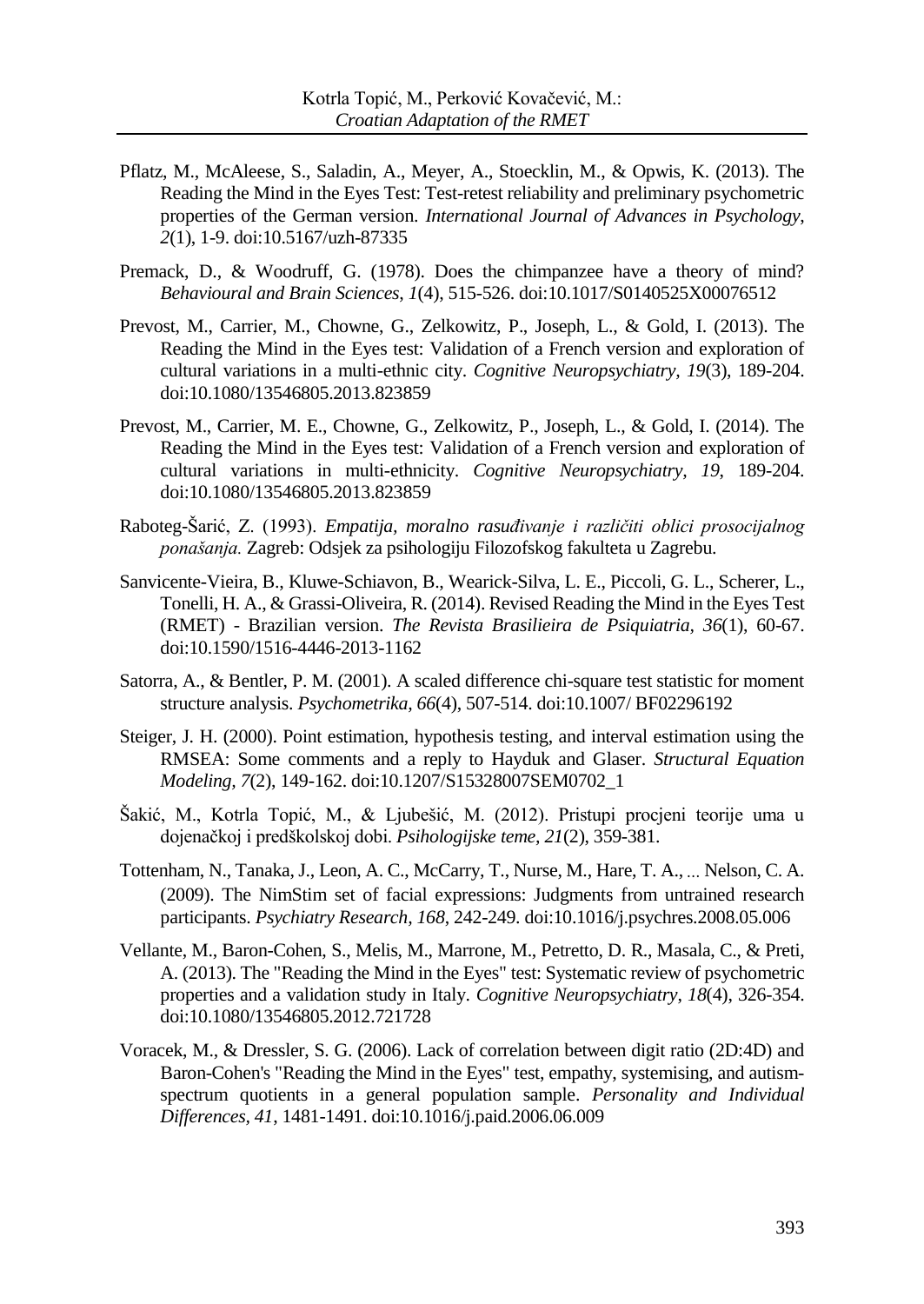- Wellman, H. M., & Woolley, J. D. (1990). From simple desires to ordinary beliefs: The early development of everyday psychology. *Cognition*, *35*(3), 245-275. doi:10.1016/0010- 0277(90)90024-E
- Widen, S. C., & Russell, J. A. (2003). A closer look at preschoolers' freely produced labels for facial expressions. *Developmental Psychology, 39*(1), 114-128. doi:10.1037/0012- 1649.39.1.114
- Wimmer, H., & Perner, J. (1983). Beliefs about beliefs: Representation and constraining function of wrong beliefs in young children's understanding of deception. *Cognition*, *13*(1), 103-128. doi:10.1016/0010-0277(83)90004-5
- Yildirim, E. A., Kasar, M., Guduk, M., Ates, E., Kucukparlak, I., & Ozalmete, E. O. (2011). Investigation of the reliability of the "Reading the mind in the eyes test" in a Turkish population. *Turkish Journal of Psychiatry, 22*, 177-186. doi:10.5080/u6500

# **Hrvatska adaptacija Revidirane verzije testa čitanja misli iz očiju**

#### Sažetak

Cilj je ovog istraživanja prijevod i adaptacija revidirane verzije Testa čitanja misli iz očiju (*Reading the mind in the eyes test*, Baron-Cohen i sur., 2001) na hrvatski jezik kako bi se ispitala njegova pouzdanost, faktorska struktura te konvergentna valjanost u populaciji hrvatskih studenata urednog razvoja. Nakon prijevoda i adaptacije hrvatska je verzija Testa čitanja misli iz očiju primijenjena na uzorku od 146 studenata preddiplomskih i diplomskih studija (84 djevojke i 62 mladića). Osim Testa čitanja misli iz očiju primijenjena je i Skala emocionalne empatije (Raboteg-Šarić, 1993). Rezultati pokazuju nisku pouzdanost tipa unutarnje konzistencije te prihvatljivu pouzdanost mjerenu *H*koeficijentom maksimalne pouzdanosti. Konfirmatorna faktorska analiza granično potvrđuje jednodimenzionalni model. Konvergentna valjanost granično je potvrđena kroz statistički značajnu pozitivnu povezanost Testa čitanja misli iz očiju i empatije. Naposljetku, kreirana je i kratka verzija Testa čitanja misli iz očiju koja se sastoji od svega sedam čestica zadovoljavajućih saturacija. Pouzdanost tipa unutarnje konzistencije te kompozitna pouzdanost ovoga kratkog testa su zadovoljavajuće. U budućim je istraživanjima potrebno dodatno ispitati psihometrijske značajke hrvatske verzije Testa čitanja misli u očima u općoj reprezentativnoj populaciji. Nadalje, potrebno je ispitati test-retest pouzdanost te diskriminativnu valjanost ovog testa.

*Ključne riječi*: socijalna kognicija, teorija uma, Test čitanja misli iz očiju, hrvatska adaptacija Testa čitanja misli iz očiju

Primljeno: 20.9.2018.